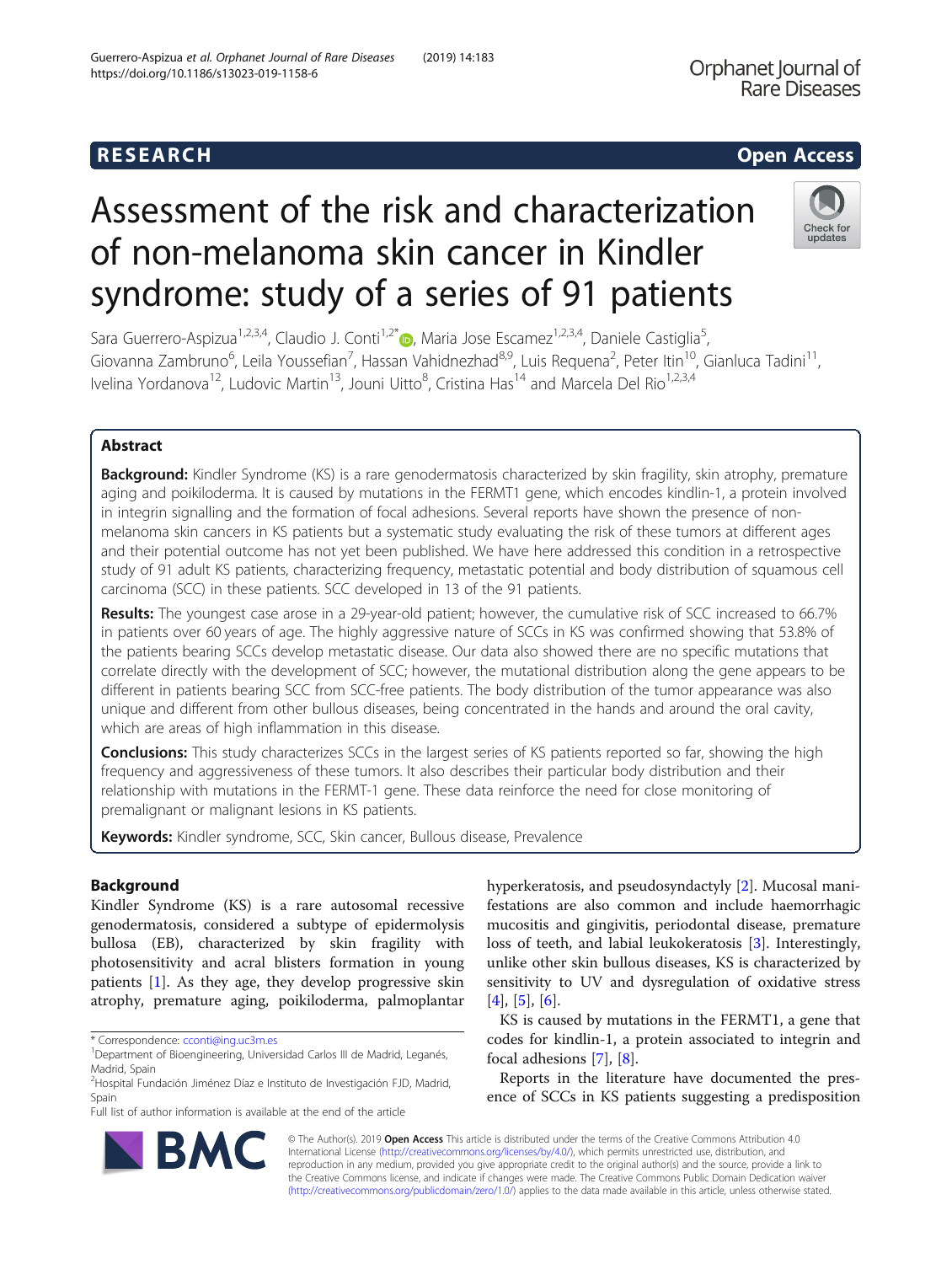of these patients to this neoplasia [[9\]](#page-13-0), [\[10\]](#page-13-0). However, a systematic study of cancer frequency and aggressiveness in a series of KS patients has not been carried out. Therefore, the relative risk of SCC at different ages cannot be predicted from the current published data on KS. Furthermore, although SCCs in KS have been described in individual case reports, published studies do no provide common behaviours, body location and the existence or lack of mutations in FERMT1 that can be directly associated with cancer in KS.

We have previously reported the largest series of KS patients from different countries and with the associated FERMT 1 (KIND1) genotype in patients of different ethnicities. The development of cutaneous cancer was noted in some patients; however, tumor characteristics and follow-up data were not provided [[2\]](#page-13-0).

In this paper we present a series of 91 cases, 69 cases previously published [[2\]](#page-13-0), [[11\]](#page-13-0) and 22 new cases unpublished, with the primary goal of establishing the incidence of SCC in KS patients, at different ages. We have also used this series, in some cases supplemented with data from the literature, to investigate other characteristics of SCCs in KS, such as tumoral prognosis and outcome, body distribution of the tumors and the existence or lack of KS mutations associated to SCC appearance. To our knowledge, this represents the first study published that characterizes as a whole, SCC in Kindler syndrome.

#### Results

#### Patients and development of SCC

Information about our patients including gender, age, genetic data and the presence of muco-cutaneous SCC is provided (Table [1\)](#page-2-0).

In our series of 91 patients, 13 developed nonmelanoma skin tumors. Most of these patients presented multiple tumors, which resulted in a total of 25 tumors in the skin and 2 in the oral mucosa. With the exception of one BCC, all of the neoplastic lesions were SCC of variable histological grades but mostly well differentiated SCC.

When the patients were stratified by age, and the cumulative incidence calculated, our data showed that the earliest SCC appeared in a 29 year old woman and the cumulative risk of SCC increased with age to reach 66.7% in patients over 60 years of age.

The SCC development cumulative risk in KS was compared to that reported for other types of EB patients and spontaneous SCC (Fig. [1](#page-7-0)). The KS profile is different from recessive dystrophic EB (RDEB) in which SCCs develop earlier and reach a higher cumulative risk and are also different from the generalized non-Herlitz types of Junctional EB (JEB) patients profile [\[28\]](#page-13-0), [\[29\]](#page-14-0), which showed a lower incidence and later onset. Fig. [1](#page-7-0) shows

the data from Fine et al., although this data has been somewhat controversial [\[29\]](#page-14-0), [[30](#page-14-0)]. Furthermore, in a series of one of our authors, the frequency appears much lower with only 1 SCC in 70 patients with Collagen XVII mutation and none in patients with Laminin322 or Integrin α6β4 mutations (Has, C. et al. unpublished results). In contrast, the incidence of sporadic SCC of sun exposed areas in the general population was much lower (0.001–0.005%), even in older patients (Fig. [1\)](#page-7-0) [[31\]](#page-14-0), [\[26\]](#page-13-0).

The outcome of SCCs (Table [1](#page-2-0)) in these patients has been variable leading to premature demise in five patients and arm amputation in another. Overall, 53.8% (7/ 13 cases) of the patients with SCC present metastasis .

Regarding mortality, 5/13 KS patients (38.5%), that developed SCC died as a direct consequence of the tumor, in a period that varied between 2 and 7 years, with an average of 40.8 months. This percentage(50%) is consistent with the previously reported data for KS-SCC [\[11](#page-13-0)], but much higher than the 5–10% of mortality described for sporadic tumors  $[31]$  $[31]$ ,  $[26]$  $[26]$ . Their detailed demographic, clinical and histopathological features are presented in Table [2.](#page-8-0)

The information in Table [2](#page-8-0), includes grading of KS-SCC in 26/37 tumors (17/22 KS patients with histological data available). SCC considered as well-differentiated forms were the majority of the cases (22/26: 84.6%), moderately to poorly differentiated SCCs, were only presented in 4/26 (15.38%).

In order to study gender influence on the development of the KS-SCC, Table [3](#page-10-0) was expanded to include previously published studies as well as the patients in this study. Our analysis did not reveal a significant difference in the development of SCC in male and female KS patients (Table [3](#page-10-0)).

Even though a difference in the total number of tumors in men and women cannot be observed, there seems to be a tendency in women to develop tumors at earlier ages (4/9: 44% before the 40's), whereas in men, there was an abrupt increase after 40 years of age (10/13: 77%).

### Location of tumors

The location of the tumors in the body is shown (Fig. [2](#page-10-0)). All the KS-SCC described in the literature were also included in the figure [[11\]](#page-13-0), thus, a total of 37 SCC was used for this analysis. Furthermore, when tumors of this study and tumors from the literature were segregated, results were nearly identical (data not shown).

It can be observed that the majority of the tumors (28/ 37) developed in sun exposed areas, with the exception of 6 SCC of the oral mucosa, foot and penis, with 3 of them in moderately sun exposed areas (Fig. [2a](#page-10-0)). Surprisingly, most tumors were restricted to just two areas of the body; the face, particularly around the mouth (13/37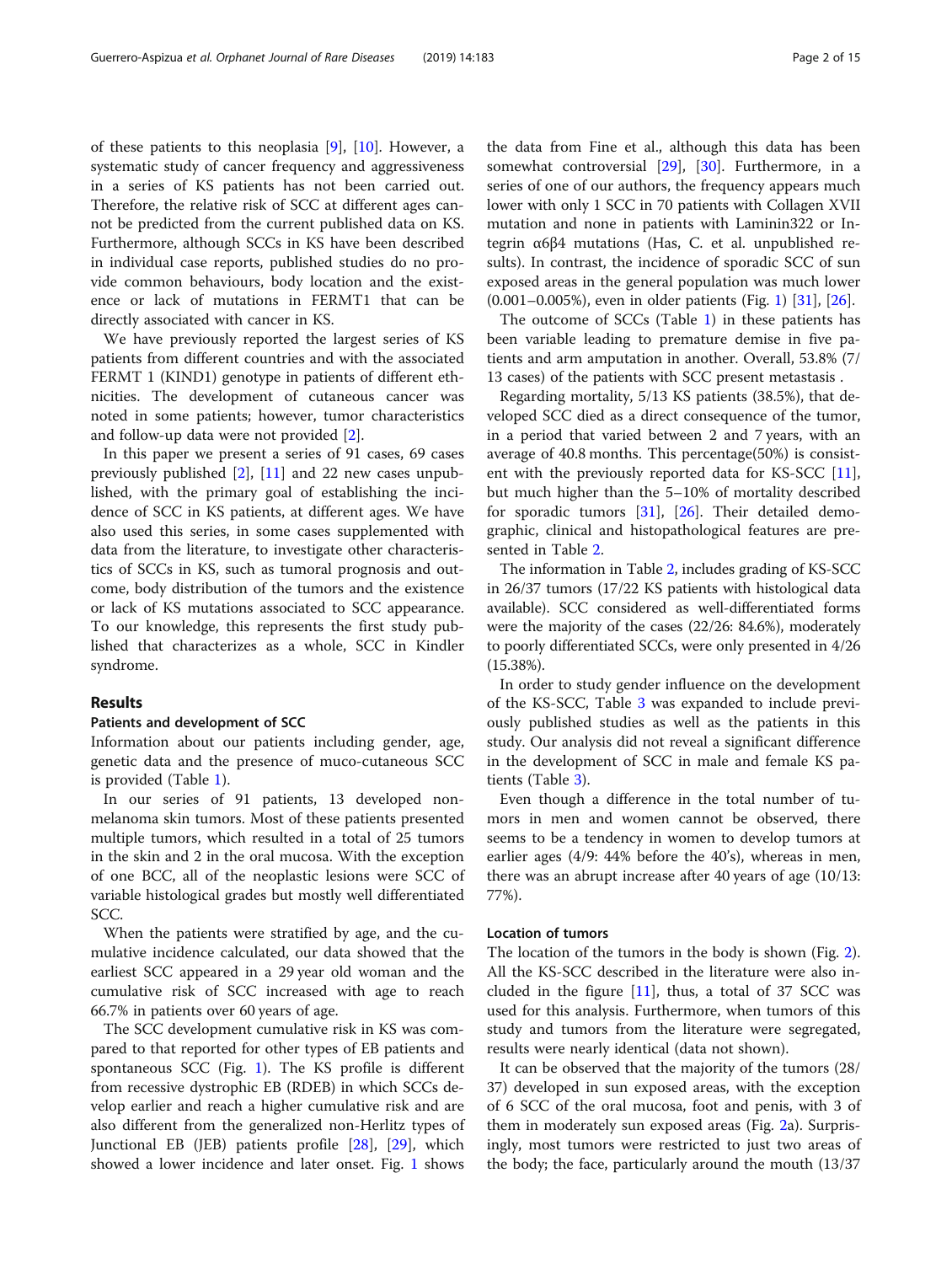| D 177<br>1 KS patients is shown 60 of them previously published and 77<br> <br> <br> <br> <br> <br> <br> <br>ia in Salang<br>- ^ A )   1,<br>in the KS adult patients of this study. A total series of 91 KS patients is s<br>)<br>J<br>ていりりこうて いーー<br>- אנגע: האנגני האנגני האנגני האנגני האנגני האנגני האנגני האנגני האנגני האנגני האנגני האנגני האנגני ה<br>$\frac{1}{2}$<br>IS and the I ( harationited) <b>I alds</b>                                                          |
|-------------------------------------------------------------------------------------------------------------------------------------------------------------------------------------------------------------------------------------------------------------------------------------------------------------------------------------------------------------------------------------------------------------------------------------------------------------------------------------|
| iated' Altered solicina: RT- Reduced transcription   ID   Innubichad data: ** EEMT1 mutation<br>$\ddot{\phantom{a}}$<br> <br> <br> <br> <br> <br> <br> <br> <br> <br><b>): うこうこう</b><br>うりり<br>j<br>ニープニンニン フノラミー<br>)<br>- 1222<br>- 1222 -<br>.<br>.<br>.<br>.<br>.<br>]<br>$\ddot{\cdot}$<br> <br>  )   )   )   )<br>  )   )   )<br>しょうそうこくしょう<br>- בספר המבור המוני המוני המוני המוני המוני המוני המוני המוני המוני המוני המוני המוני המוני המוני המוני המוני ה<br>・ ていいい ていりょう |
| ļ<br>$\overline{\phantom{a}}$<br>;<br>)<br>)<br>)<br>)<br>)<br>)<br>)<br>こくこう フィーク こくろ こくりょう<br>:<br>)<br>)<br>)<br>i                                                                                                                                                                                                                                                                                                                                                               |

<span id="page-2-0"></span>

| Pat                | Gender & | confirmed (manuscript in preparation)<br>Mutation     | Mutation                                      | Mutation                        | Protein                                 | Epithelial Cancer/ Histopathology | Outcome               | Refs                                                               |
|--------------------|----------|-------------------------------------------------------|-----------------------------------------------|---------------------------------|-----------------------------------------|-----------------------------------|-----------------------|--------------------------------------------------------------------|
| $\#$               | Age      | DNA nucleotide<br>change (cDNA)                       | (gDNA) in<br>Chromosome 20                    | (gDNA) in gene<br><b>FERMT1</b> |                                         |                                   | Cancer onset<br>(Age) |                                                                    |
|                    | M, 15    | $C.1718 + 2T > C$                                     | 0.6084038A > G                                | 35516                           | $\approx$                               |                                   |                       | $\overline{\mathbf{C}}$                                            |
| $\sim$             | F, 16    | C.190G > T                                            | 9.6116006C > A                                | 3548                            | p.E64X                                  |                                   |                       | $\supseteq$                                                        |
| S.                 | $M, 17$  | c.614G > A                                            | 16110430C > T                                 | 9124                            | p.W205X                                 |                                   |                       | $\overline{\Sigma}$                                                |
| 4.                 | $M, 17$  | c.328C > T                                            | 9.6115868G > A                                | 3686                            | p.R110X                                 |                                   |                       | $[12]$                                                             |
| Lni                | M, 18    | c.1051G > T                                           | A < 0006940C > A                              | 22614                           | p.E351X                                 |                                   |                       | $\overline{\mathbf{N}}$                                            |
| Ó.                 | F, 18    | c.676dupC                                             | 9.6110368dupG                                 | 9186                            | p.Q226PfsX17                            |                                   |                       | $\overline{\mathbf{N}}$                                            |
| $\overline{N}$     | M, 18    | C.910G > T                                            | A < 2157570                                   | 21983                           | p.E304X                                 |                                   |                       | $\begin{array}{c} \boxed{2} \text{ and} \\ \boxed{13} \end{array}$ |
| $\infty$           | M, 20    | د.−20A > G<br>g.6116239_ 6120157<br>g.70250_74168del/ | 9.6122775T > C                                | $-3221$                         | p.P381Rfs: PTC/RT                       |                                   |                       | $[14]$                                                             |
| o,                 | F, 20    | $C.957 + 1G > A$                                      | 9.6097523C > T                                | 22031                           | AS: In intron 7 at<br>donor splice site |                                   |                       | $[15]$                                                             |
| $\bar{\mathrm{o}}$ | M, 22    | c.1729delA                                            | g.6079567delT                                 | 39987                           | p.S577AfsX14                            |                                   |                       | $\overline{\mathbf{N}}$                                            |
| $\equiv$           | F, 23    | c.994_995delCA                                        | 6096997delTG<br>g.6096996-                    | 22558                           | p.Q332fsX9                              |                                   |                       | $[15]$                                                             |
| $\overline{2}$ .   | M, 23    | $\ast$                                                |                                               |                                 |                                         |                                   |                       | $\supseteq$                                                        |
| $\overline{13}$    | M, 24    | $c.1161$ delA                                         | g.6089068delT                                 | 30486                           | p.A388LfsX14                            |                                   |                       | $\overline{\mathbf{C}}$                                            |
| 4                  | M, 24    | $c.1161$ delA                                         | g.6089068delT                                 | 30486                           | p.A388LfsX14                            |                                   |                       | $\overline{\mathbf{C}}$                                            |
| $\overline{5}$     | F, 24    | c.676dupC                                             | 9.6110368dupG                                 | 9186                            | p.Q226PfsX17                            |                                   |                       | $[2]$ and<br>$[16]$                                                |
| $\overline{6}$     | M, 24    | $C.1139 + 2T > C$<br>C.889A > G                       | Q < A < E6b609G<br>$9.6097592$ T > C          | 21962                           | AS/ p.R297G                             |                                   |                       | $[15]$                                                             |
| E,                 | F, 24    | C.910G > T                                            | 9.6097571C > A                                | 21983                           | p.E304X                                 |                                   |                       | $[15]$                                                             |
| $\approx$          | M, 25    | $g - 711 - 1241$ del<br>g.6045219_<br>6047230del      | $\overline{\mathbb{Q}}$<br>g.6088988-6110333d | 30566                           | $\overleftarrow{\mathbf{r}}$            |                                   |                       | [14] and<br>[17]                                                   |
| $\bar{\omega}$     | M, 25    | c.170C > A                                            | g.6116026G > T                                | 3528                            | p.S57X                                  |                                   |                       | $[2]$ and<br>$[16]$                                                |
| 20.                | F, 25    | g.70250_74168del<br>g.6116239_<br>6120157del          | g.6084280del                                  | 35274                           | Large deletion<br>p.P381Rfs PTC<br>AS.  |                                   |                       | $\overline{\mathbf{C}}$                                            |
| 21.                | M, 25    | C.676C > T                                            | 9.6110368G > A                                | 9186                            | p.Q226X                                 |                                   |                       | $\Xi$                                                              |
| 22.                | M, 26    | $C.1718 + 2T > C$                                     | D < A86084038                                 | 35516                           | $\approx$                               |                                   |                       | $[15]$ and                                                         |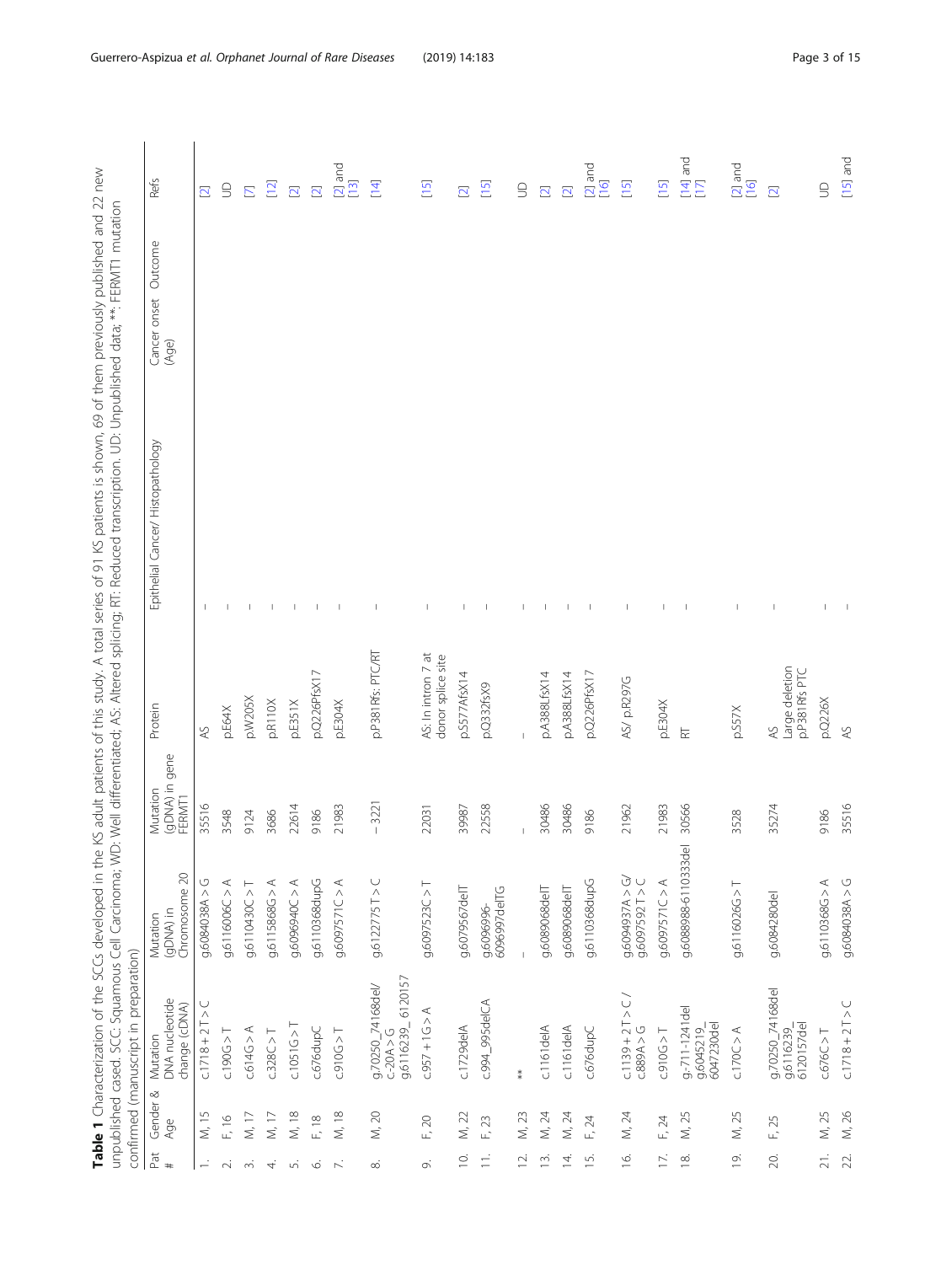| - 41 Million March 2011 - 2011 - 2011 - 2011 - 2011 - 2011 - 2011 - 2011 - 2011 - 2011 - 2011 - 2011 - 20<br>֧֦֧֦֧֦֦֧֦֧֦֦֦֧֦֧֦֦֦֧֦֦֦֚֝֝֝֝֝֝֬֝֝֬֝<br>֧֪֝<br>Ī<br>co 60 ++homoviourus views<br>$\frac{1}{2}$<br>ce of this study A total saries<br> <br> <br> <br> <br>うりこうこ<br>$+$ $\sim$ $+$ $\sim$ $\sim$<br>ļ<br>Table 1 Characterization of the SCCs developed |
|-------------------------------------------------------------------------------------------------------------------------------------------------------------------------------------------------------------------------------------------------------------------------------------------------------------------------------------------------------------------|
| $\frac{1}{2}$<br>iated: Alfared splicing: RT: Reduced transcription I In Junichald the Michael Atta of data.<br>コン・シーン こうこうこう<br>フソリ<br>うこうこう フノフェー・<br>)<br>)<br>)<br>)<br>)<br>)<br>)<br><br>)<br>-<br>)<br>$\sum_{i=1}^{N}$<br>-<br>?<br>?<br>unpublished cased. SCC: Squamous Cell Carcinor                                                                   |
| continued (manuscript in proportion) (Continuos                                                                                                                                                                                                                                                                                                                   |

|                   |                                | confirmed (manuscript in preparation) (Continued) |                                        |                                             |                                 | Table 1 Characterization of the SCCs developed in the KS adult patients of this study. A total series of 91 KS patients is shown, 69 of them previously published and 22 new<br>unpublished cased. SCC: Squamous Cell Carcinoma; Well differentiated; AS: Altered splicing; RF. Reduced transcription. UD: Unpublished data; **. FERMT1 mutation |                                  |                                                |
|-------------------|--------------------------------|---------------------------------------------------|----------------------------------------|---------------------------------------------|---------------------------------|--------------------------------------------------------------------------------------------------------------------------------------------------------------------------------------------------------------------------------------------------------------------------------------------------------------------------------------------------|----------------------------------|------------------------------------------------|
| Pat<br>$\ddot{}$  | Gender &<br>Age                | DNA nucleotide<br>change (cDNA)<br>Mutation       | (gDNA) in<br>Chromosome 20<br>Mutation | (gDNA) in gene<br>Mutation<br><b>FERMT1</b> | Protein                         | Epithelial Cancer/Histopathology                                                                                                                                                                                                                                                                                                                 | Outcome<br>Cancer onset<br>(Age) | <b>Refs</b>                                    |
|                   |                                |                                                   |                                        |                                             |                                 |                                                                                                                                                                                                                                                                                                                                                  |                                  | [18]                                           |
| 23.               | $\geqslant$<br>Σ               | c.550-551insA                                     | 6110494insT<br>g.6110493-              | 9061                                        | p.S184LfsXi                     |                                                                                                                                                                                                                                                                                                                                                  |                                  | $[15]$                                         |
| 24.               | F, 26                          | c.676C > T                                        | $\prec$<br>9.6110368G                  | 9186                                        | p.Q226X                         |                                                                                                                                                                                                                                                                                                                                                  |                                  | $\Xi$                                          |
| 25.               | F, 27                          | g.70250_74168del<br>6120157del<br>g.6116239       | g.6084280del                           | 35274                                       | Large deletion<br>p.P381Rfs PTC |                                                                                                                                                                                                                                                                                                                                                  |                                  | $\overline{\mathbf{C}}$                        |
| 26.               | M, 27                          | $c.1161$ delA                                     | g.6089068delT                          | 30486                                       | p.A388LfsX14                    |                                                                                                                                                                                                                                                                                                                                                  |                                  | $\overline{2}$                                 |
| 27.               | M, 27                          | C.910G > T                                        | ⋖<br>9.6097571C >                      | 21983                                       | p.E304X                         |                                                                                                                                                                                                                                                                                                                                                  |                                  | $\boxed{15}$                                   |
| 28.               | F, 28                          | C.676C > T                                        | 9.6110368G > A                         | 9186                                        | p.Q226X                         |                                                                                                                                                                                                                                                                                                                                                  |                                  | $\cup$                                         |
| 29.               | F, 29                          | $C.1719 - 1G > A$                                 | 9.6079578C > T                         | 39976                                       | $AS$                            |                                                                                                                                                                                                                                                                                                                                                  |                                  | $\overline{2}$                                 |
| SO.               | F, 29                          | $c.1139 + 740G > A$<br>$(N > 005 + 7406 > A)$     | T < 26014000                           | 25355                                       | pseudoexon                      |                                                                                                                                                                                                                                                                                                                                                  |                                  | $\overline{[19]}$                              |
| $\overline{31}$ . | 29<br>Ē,                       | $C.889A > G / C.1139 + 2T > C$                    | $9.6097592$ T > C<br>0.6094937A > G    | 21962                                       | AS/ p.R297G                     |                                                                                                                                                                                                                                                                                                                                                  |                                  | $[15]$                                         |
| 32.               | M, 29                          | $C.1718 + 2T > C$                                 | D < A88099030                          | 35516                                       | A <sup>S</sup>                  |                                                                                                                                                                                                                                                                                                                                                  |                                  | and<br>$\begin{array}{c} 15 \\ 18 \end{array}$ |
| 33.               | 29<br>山                        | c.550-551insA                                     | 6110494insT<br>9.6110493-              | 9061                                        | p.S184LfsXi                     |                                                                                                                                                                                                                                                                                                                                                  |                                  | $\begin{bmatrix} 15 \\ -1 \end{bmatrix}$       |
| 34.               | M, 29                          | c.1383C > A                                       | $\vdash$<br>9.6085276G                 | 34278                                       | p.Y461X                         |                                                                                                                                                                                                                                                                                                                                                  |                                  | $\overline{15}$                                |
| 35.               | F, 29                          | c.676C > T                                        | 9.6110368G > A                         | 9186                                        | p.Q226X                         |                                                                                                                                                                                                                                                                                                                                                  |                                  | $\supseteq$                                    |
| 36.               | F, 30                          | C.676C > T                                        | 9.6110368G > A                         | 9186                                        | p.Q226X                         |                                                                                                                                                                                                                                                                                                                                                  |                                  | $\cup$                                         |
| 37.               | $\overline{\mathcal{E}}$<br>Ē, | C.676C > T                                        | 9.6110368G > A                         | 9186                                        | p.0226X                         | (dorsal hand, between 4th and 5th fingers)<br>2 SCC: WD& early invasive                                                                                                                                                                                                                                                                          | Alive<br>29                      | $\supseteq$                                    |
| 38.               | $\approx$<br>$\vec{z}$         | $c.550 - 551$ insA                                | 6110494insT<br>9.6110493-              | 9061                                        | p.S184LfsX                      |                                                                                                                                                                                                                                                                                                                                                  |                                  | $[15]$                                         |
| 39.               | M, 31                          | C.676C > T                                        | g.6110368G > A                         | 9186                                        | p.0226X                         |                                                                                                                                                                                                                                                                                                                                                  |                                  | $\supseteq$                                    |
| S.                | M, 31                          | C.676C > T                                        | 9.6110368G > A                         | 9186                                        | p.Q226X                         |                                                                                                                                                                                                                                                                                                                                                  |                                  | $\Xi$                                          |
| $\frac{1}{4}$     | F, 31                          | $\ddagger$                                        |                                        |                                             |                                 |                                                                                                                                                                                                                                                                                                                                                  |                                  | $\cup$                                         |
| 42,               | F, 32                          | $c.1714$ _ 1715 insA                              | 6084044insT<br>g.6084043-              | 35511                                       | p.V572DfsX4                     |                                                                                                                                                                                                                                                                                                                                                  |                                  | $\Xi$                                          |
| 43.               | M, 32                          | $c.550 - 551$ insA                                | 6110494insT<br>g.6110493-              | 9061                                        | p.S184LfsX1                     |                                                                                                                                                                                                                                                                                                                                                  |                                  | $[15]$                                         |
| 4.                | F, 32                          | C.1383C > A                                       | 9.6085276G > T                         | 34278                                       | p.Y461X                         |                                                                                                                                                                                                                                                                                                                                                  |                                  | $[15]$                                         |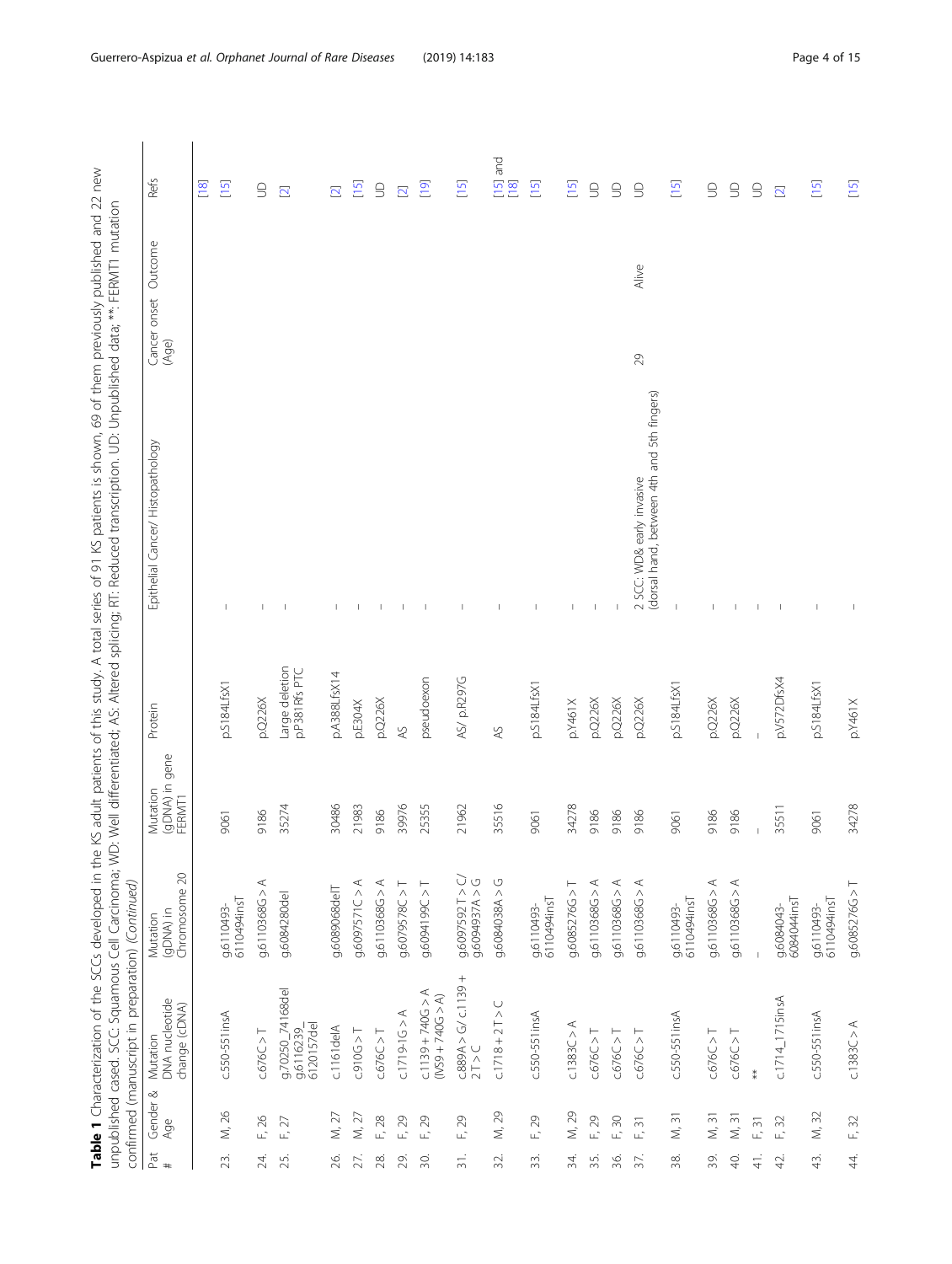Table 1 Characterization of the SCCs developed in the KS adult patients of this study. A total series of 91 KS patients is shown, 69 of them previously published and 22 new<br>unpublished cased. SCC: Squamous Cell Carcinoma; **Table 1** Characterization of the SCCs developed in the KS adult patients of this study. A total series of 91 KS patients is shown, 69 of them previously published and 22 new unpublished cased. SCC: Squamous Cell Carcinoma; WD: Well differentiated; AS: Altered splicing; RT: Reduced transcription. UD: Unpublished data; \*\*: FERMT1 mutation

|                  |                                | confirmed (manuscript in preparation) (Continued) |                                               |                                      |                   |                                                                                         |                               |                         |                         |
|------------------|--------------------------------|---------------------------------------------------|-----------------------------------------------|--------------------------------------|-------------------|-----------------------------------------------------------------------------------------|-------------------------------|-------------------------|-------------------------|
| Pat<br>$\ddot{}$ | Gender &<br>Age                | DNA nucleotide<br>change (cDNA)<br>Mutation       | Chromosome 20<br>(gDNA) in<br>Mutation        | (gDNA) in gene<br>Mutation<br>FERMT1 | Protein           | Epithelial Cancer/Histopathology                                                        | Cancer onset Outcome<br>(Age) |                         | <b>Refs</b>             |
| 45.              | F, 32                          | c.676C >                                          | g.6110368G > A                                | 9186                                 | p.0226X           |                                                                                         |                               |                         | $\Xi$                   |
| 46.              | M, 32                          | c.676C > T                                        | 9.6110368G > A                                | 9186                                 | p.0226X           |                                                                                         |                               |                         | $\supseteq$             |
| 47.              | F, 33                          | $C.889A > G/c.1139 + 2T > C$                      | 9.6097592 T > C<br>0.6094937A > G             | 21962                                | AS/ p.R297G       |                                                                                         |                               |                         | $[15]$                  |
| 48.              | M, 33                          | c.328C > T                                        | 9.6115868G > A                                | 3686                                 | p.R110X           | I                                                                                       |                               |                         | $\boxed{2}$             |
| ψ.               | M, 34                          | $C.958 - 16 > A$                                  | 7 < 24097034C > T                             | 22520                                | $\lambda$ S       |                                                                                         |                               |                         | $\overline{\mathbf{N}}$ |
| SO.              | $\frac{34}{3}$<br>$\dot{\leq}$ | c.456dupA                                         | g.6112553dupT                                 | 7001                                 | p.D153RfsX4       | extending to tongue, lymph node metastases<br>SCC: WD, early infiltrating, Oral mucosa, | 33                            | Deceased at<br>35 years | $\overline{\mathbf{C}}$ |
| 51.              | M, 34                          | $C.1718 + 1G > A$                                 | 7 < 26084039C > T                             | 35515                                | $\approx$         |                                                                                         |                               |                         | $\overline{\mathbf{2}}$ |
| 52.              | M, 34                          | C.1383C > A                                       | 9.6085276G > T                                | 34278                                | p.Y461X           |                                                                                         |                               |                         | $[15]$                  |
| 53.              | M, 34                          | c.676C > T                                        | A < 5866110366                                | 9186                                 | p.Q226X           |                                                                                         |                               |                         | $\supseteq$             |
| 24.              | F, 36                          | c.1209C > G                                       | D < 502068090 6                               | 30534                                | p.Y403X           |                                                                                         | cancer<br>Breast              | 39 years                | $[2]$ and<br>[20]       |
| 55.              | M, 36                          | C.1176T > G                                       | 9.6089053A > C                                | 30501                                | p.Y392X           |                                                                                         |                               |                         | $[15]$                  |
| 56.              | 36<br>$\vec{\geq}$             | c.550-551insA                                     | g.6110493-<br>6110494insT                     | 9061                                 | p.S184LfsX1       |                                                                                         |                               |                         | $[15]$                  |
| 57.              | M, 36                          | $\ddagger$                                        |                                               |                                      |                   |                                                                                         |                               |                         | $\cup$                  |
| 58               | $\mathcal{L}$<br>$\dot{\leq}$  | $c.1365 - 1371 + 3del$                            | $\overline{\Phi}$<br>g.6087774-6087783c       | 31780                                | exon11<br>45      |                                                                                         |                               |                         | $[2]$ and<br>[21]       |
| 59.              | $\overline{37}$<br>щĎ          | $c.550 - 551$ insA                                | 6110494insT<br>g.6110493-                     | 9061                                 | p.S184LfsX        |                                                                                         |                               |                         | $[15]$                  |
| S.               | M, 37                          | C.676C > T                                        | A < 5866110366                                | 9186                                 | p.0226X           |                                                                                         |                               |                         | $\supseteq$             |
| $\overline{5}$   | M, 39                          | g.6109607-<br>6112272del                          | $\overline{\mathbb{Q}}$<br>g.6109607-6112272c | 9947                                 | Deletion of exon4 |                                                                                         |                               |                         | $\boxed{15}$            |
| 2                | F, 40                          | c.550-551insA                                     | g.6110493-<br>6110494insT                     | 9061                                 | p.S184LfsX1       | 2 Metastasizing SCC to lymph nodes<br>Fingers and hand                                  | 38                            | Deceased at<br>40 years | $[15]$                  |
| 63.              | M, 40                          | $c.889A > G / c.1139 + 2T > C$                    | 9.6097592 T > C<br>0.6094937A > G             | 21962                                | AS/ p.R297G       |                                                                                         |                               |                         | $[15]$                  |
| Z.               | M, 40                          | C.676C > T                                        | A < 580011036                                 | 9186                                 | p.0226X           |                                                                                         |                               |                         | $\cup$                  |
| 55.              | F, 40                          | C.676C > T                                        | A < 5866110366                                | 9186                                 | p.0226X           |                                                                                         |                               |                         | $\cup$                  |
| \$               | M, 42                          | $c.373$ del $T$                                   | g.6115823delA                                 | 3731                                 | p.C125AfsX4       |                                                                                         |                               |                         | $\overline{\mathbf{2}}$ |
| 67.              | M, 42                          | c.1179G > A                                       | T < 20890500                                  | 30504                                | p.W393X           |                                                                                         |                               |                         | $\supseteq$             |
| 8                | F, 43                          | g.6000982_                                        | g.6076879                                     | 42675                                | PTC (exon14)      |                                                                                         |                               |                         | $\overline{\mathbf{C}}$ |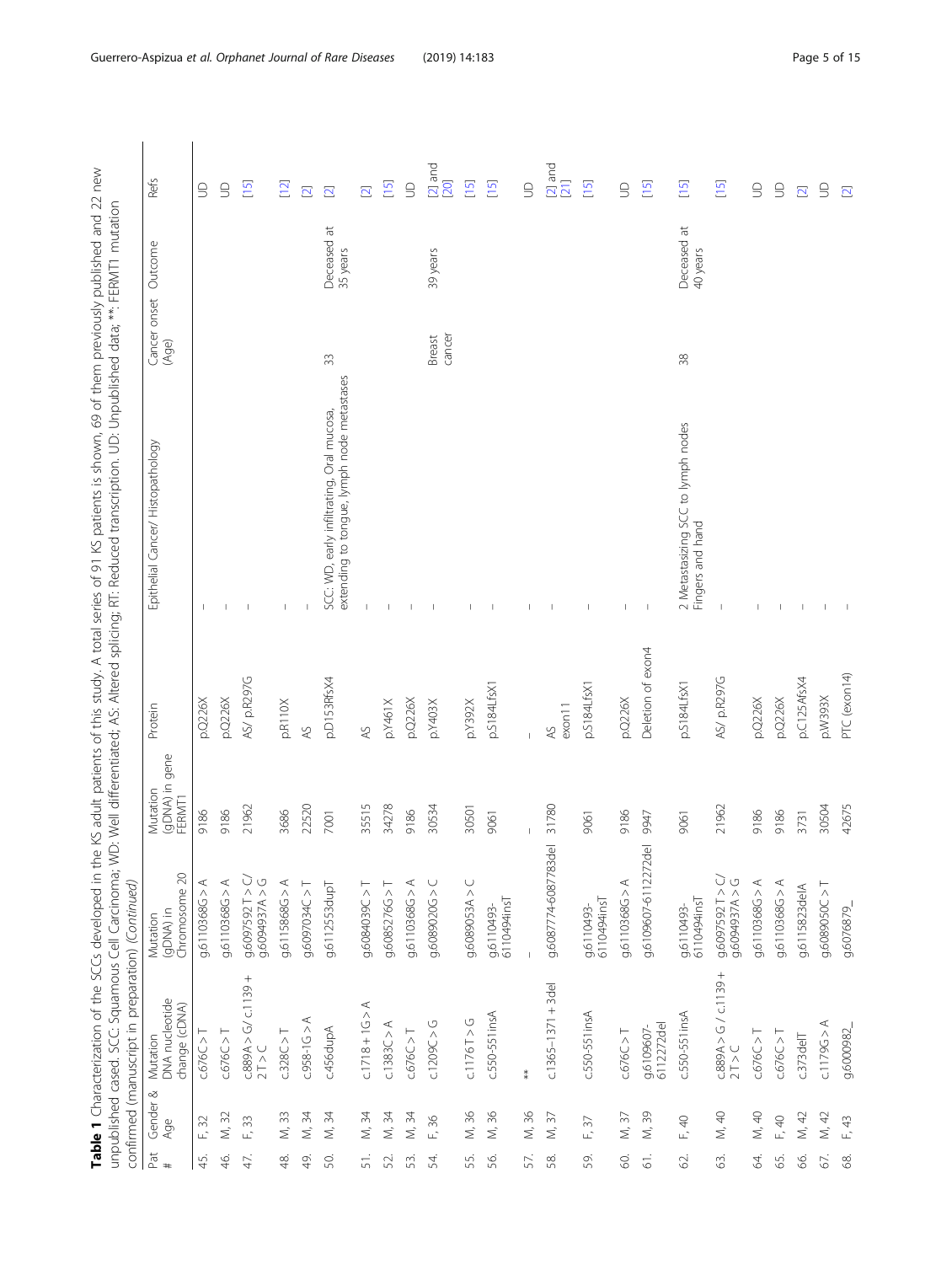Table 1 Characterization of the SCCs developed in the KS adult patients of this study. A total series of 91 KS patients is shown, 69 of them previously published and 22 new<br>Impublished cased SCC: Souamous Cell Carrinoma: W **Table 1** Characterization of the SCCs developed in the KS adult patients of this study. A total series of 91 KS patients is shown, 69 of them previously published and 22 new unpublished cased. SCC: Squamous Cell Carcinoma; WD: Well differentiated; AS: Altered splicing; RT: Reduced transcription. UD: Unpublished data; \*\*: FERMT1 mutation

|                     |                 | ^ / Pliolin IP J IP J Spolitanns リノs ipase) Dalisiondi IP<br>confirmed (manuscript in preparation) (Continued) |                                         |                                      |                                                     | D, We have a supported to the control of the control of the control of the control of the control of the control of the control of the control of the control of the control of the control of the control of the control of t |                               | $\lceil$ FENVILL TIME during |                                                                    |
|---------------------|-----------------|----------------------------------------------------------------------------------------------------------------|-----------------------------------------|--------------------------------------|-----------------------------------------------------|--------------------------------------------------------------------------------------------------------------------------------------------------------------------------------------------------------------------------------|-------------------------------|------------------------------|--------------------------------------------------------------------|
| Pat<br>$\ddot{}$    | Gender &<br>Age | DNA nucleotide<br>change (cDNA)<br>Mutation                                                                    | (gDNA) in<br>Chromosome 20<br>Mutation  | (gDNA) in gene<br>FERMT1<br>Mutation | Protein                                             | Epithelial Cancer/ Histopathology                                                                                                                                                                                              | Cancer onset Outcome<br>(Age) |                              | Refs                                                               |
|                     |                 | $(N513_15de)$<br>6009222del                                                                                    | 6084040del                              |                                      |                                                     |                                                                                                                                                                                                                                |                               |                              |                                                                    |
| S.                  | F, 45           | g.70250_74168del<br>g.6116239_<br>6120157del                                                                   | g.6084280del                            | 35274                                | Large deletion<br>p.P381Rfs                         | $\overline{1}$                                                                                                                                                                                                                 |                               |                              | $\overline{\mathbf{C}}$                                            |
| R.                  | M, 47           | $(1513 - 15d)$<br>6009222del<br>g.6000982_                                                                     | 6084040del<br>g.6076879                 | 42675                                | PTC (exon14)                                        | $\overline{1}$                                                                                                                                                                                                                 |                               |                              | $\Xi$                                                              |
| 71.                 | M, 47           | $\frac{125}{21}$ > G / c.1139 +                                                                                | 9.6097592 T > C                         | 21962                                | AS/ p.R297G                                         | $\overline{1}$                                                                                                                                                                                                                 |                               |                              | $[15]$                                                             |
| 72.                 | M, 47           | $*$                                                                                                            |                                         |                                      | $\overline{1}$                                      | T                                                                                                                                                                                                                              |                               |                              | $\Xi$                                                              |
| 73.                 | M, 48           | $C.958 - 16 > A$                                                                                               | 7 < 24C > 7                             | 22520                                | 45                                                  | Upper Lip and dorsum of the hand<br>2 Infiltrating SCC: WD                                                                                                                                                                     | 43                            | Alive                        | $[2]$ $[22]$                                                       |
| 74.                 | M, 49           | c.676dupC                                                                                                      | g.6110368dupG                           | 9186                                 | p.Q226PfsX16                                        |                                                                                                                                                                                                                                |                               |                              | $\supseteq$                                                        |
| 75.                 | M, 50           | C.910G > T                                                                                                     | A < 2157570                             | 21983                                | p.E304X                                             | Metastasizing and poorly differentiated SCC<br>Diffuse metastases (skin & lung)<br>on the foot.                                                                                                                                | 48 years                      | Deceased at<br>50 years      | $\overline{\mathbf{C}}$                                            |
| 76.                 | M, 50           | $C.958 - 16 > A$                                                                                               | T < 0.6097034C > T                      | 22520                                | $\approx$                                           |                                                                                                                                                                                                                                |                               |                              | $\boxed{2}$                                                        |
| 77.                 | 51<br>Σ         | $c.889A > G / c.1139 + 2T > C$                                                                                 | $9.6097592$ T > C<br>0.6094937A > G     | 21962                                | AS/ p.R297G                                         | $\mathbf{I}$                                                                                                                                                                                                                   |                               |                              | $[15]$                                                             |
| R.                  | M, 52           | c.328C > T                                                                                                     | 9.6115868G > A                          | 3686                                 | p.R110X                                             | Metastasizing SCC to lymph nodes (Lip)                                                                                                                                                                                         | $\frac{8}{3}$                 | Deceased at<br>52 years      | $[15]$                                                             |
| 79.                 | F, 60           | $(IVS13_1Sdel)$<br>6009222del<br>g.6000982                                                                     | $6084040$ del<br>g.6076879              | 42675                                | Large deletion and<br>PTC in exon14<br>PTC (exon14) | Lower lip and dorsum of the hand<br>2 SCC: WD & early invasive                                                                                                                                                                 | 45, 53                        | Deceased at<br>60 years      | $[2], [11]$<br>and $[23]$                                          |
| 80.                 | F, 56           | c.152-2delAGinsCT                                                                                              | g.6116046delinsAG                       | 3508                                 | $\lambda$ S                                         | $\overline{1}$                                                                                                                                                                                                                 |                               |                              | $\overline{\mathbf{C}}$                                            |
| $\overline{\infty}$ | M, 56           | c.299-301 del                                                                                                  | $\overline{\Phi}$<br>g.6115895-6115897d | 3659                                 | p.R100del                                           | $\mathsf I$                                                                                                                                                                                                                    |                               |                              | $\begin{array}{c} \boxed{2} \text{ and} \\ \boxed{24} \end{array}$ |
| 82.                 | F, 58           | c.96-97 del AG                                                                                                 | 6119459delCT<br>g.6119458-              | 8 <sup>o</sup>                       | p.R325fsX63                                         | Poorly differentiated SCC. Left arm                                                                                                                                                                                            | 52                            | Amputation of<br>left arm    | $\overline{\mathbf{C}}$                                            |
| 83.                 | M, 65           | c.1209C > G                                                                                                    | D < 50890206>                           | 30534                                | p.Y403X                                             | 1 SCC: WD Invasive, left hand                                                                                                                                                                                                  | $\sqrt{5}$                    | Alive                        | $\overline{\mathbf{C}}$                                            |
| 84.                 | M, 59           | $C.889A > G / C.1139 + 2T > C$                                                                                 | 9.6097592 T > C                         | 21962                                | AS/ p.R297G                                         |                                                                                                                                                                                                                                |                               |                              | $[15]$                                                             |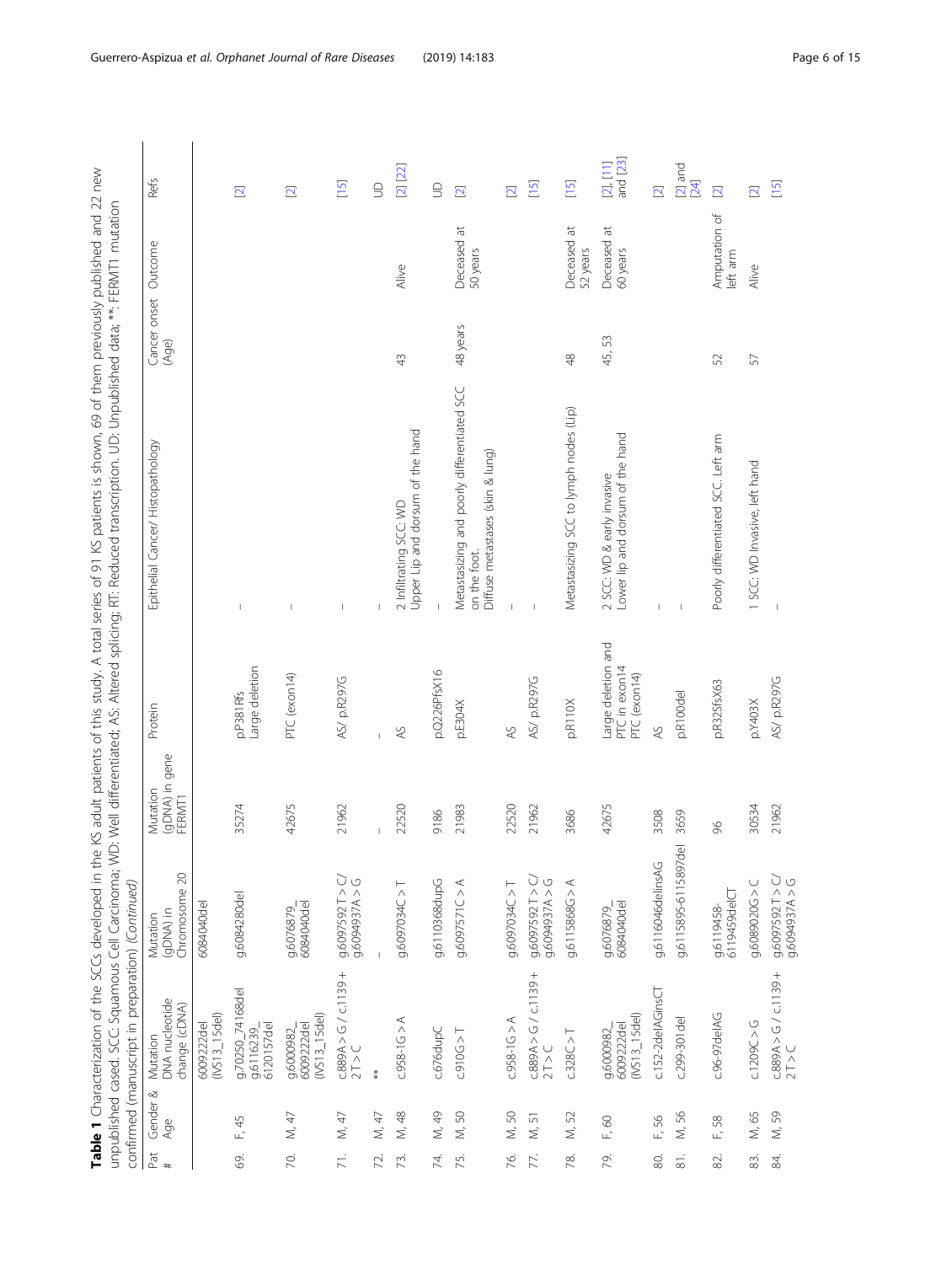Table 1 Characterization of the SCCs developed in the KS adult patients of this study. A total series of 91 KS patients is shown, 69 of them previously published and 22 new **Table 1** Characterization of the SCCs developed in the KS adult patients of this study. A total series of 91 KS patients is shown, 69 of them previously published and 22 new

|     |       |                                                                |                                        |                                      |                                                        | unpublished cased SCC: Squamonus Cell Carcinoma; Well differentiated; As: Altered splicing; Reduced transcription. UD: Unpublished data; **. FERMT1 mutation            |                               |       |                         |
|-----|-------|----------------------------------------------------------------|----------------------------------------|--------------------------------------|--------------------------------------------------------|-------------------------------------------------------------------------------------------------------------------------------------------------------------------------|-------------------------------|-------|-------------------------|
|     |       | confirmed (manuscript in preparation) (Continued)              |                                        |                                      |                                                        |                                                                                                                                                                         |                               |       |                         |
|     |       | Pat Gender & Mutation<br># Age DNA nucleotide<br>change (cDNA) | Chromosome 20<br>(gDNA) in<br>Mutation | (gDNA) in gene<br>Mutation<br>FERMT1 | Protein                                                | Epithelial Cancer/Histopathology                                                                                                                                        | Cancer onset Outcome<br>(Age) |       | Ref <sub>S</sub>        |
| 55. | M, 60 | $C.958 - 16 > A$                                               | g.6097034C > T                         | 22520                                | Intron7<br>AS                                          | upper lip; 2 third right finger; 3 right hand<br>-3 Infiltrating SCC, all WD; 4, 5 in situ SCC;<br>dorsum; 4 lower lip; 5 fourth interdigital<br>space of the left hand | 43 (44, 45,<br>45, 56)        | Alive | $[2]$ and<br>$[22]$     |
| 86. | M, 61 | $C.1139 + 740G > A$<br>(IVS9 + 740G > A)                       | T < 260140941                          | 25355                                | Pseudoexon                                             |                                                                                                                                                                         |                               |       | [19]                    |
| 87. | F, 63 | C.1761T > A                                                    | 9.6079535A > T                         | 40019                                | p.Y587X                                                |                                                                                                                                                                         |                               |       | $[25]$                  |
| 88. | M, 65 | g.70250_74168del                                               | g.6084280del                           | 35274                                | (large deletion: exons<br>p. P381R fsX36<br>10 and 11) | I lower gingival mucosa and regional<br>Infiltrating SCCs, all WD<br>lymph nodes;<br>3 lower lip<br>2 scalp;                                                            | 52 (53, 55)                   | Alive | $\overline{\mathbf{C}}$ |
| 89. | M, 71 | C.862C > T                                                     | A<561926095                            | 21935                                | p.R288X                                                |                                                                                                                                                                         |                               |       | $\supseteq$             |
| 90. | M, 71 | c.328C > T                                                     | 9.6115868G > A                         | 3686                                 | p.R110X                                                | Hyperkeratotic SCC in situ.<br>Multiple in situ SCC:<br>Face and hands.                                                                                                 | Start at 50<br>years          | Alive | $\overline{\mathbf{N}}$ |
| si. | F, 79 | c.328C > T                                                     | 9.6115868G > A                         | 3686                                 | p.R110X                                                | Invasive SCC, BCC, in situ SCC.<br>Face and hands.                                                                                                                      | Start at 66<br>years          | Alive | $\overline{2}$          |
|     |       |                                                                |                                        |                                      |                                                        |                                                                                                                                                                         |                               |       |                         |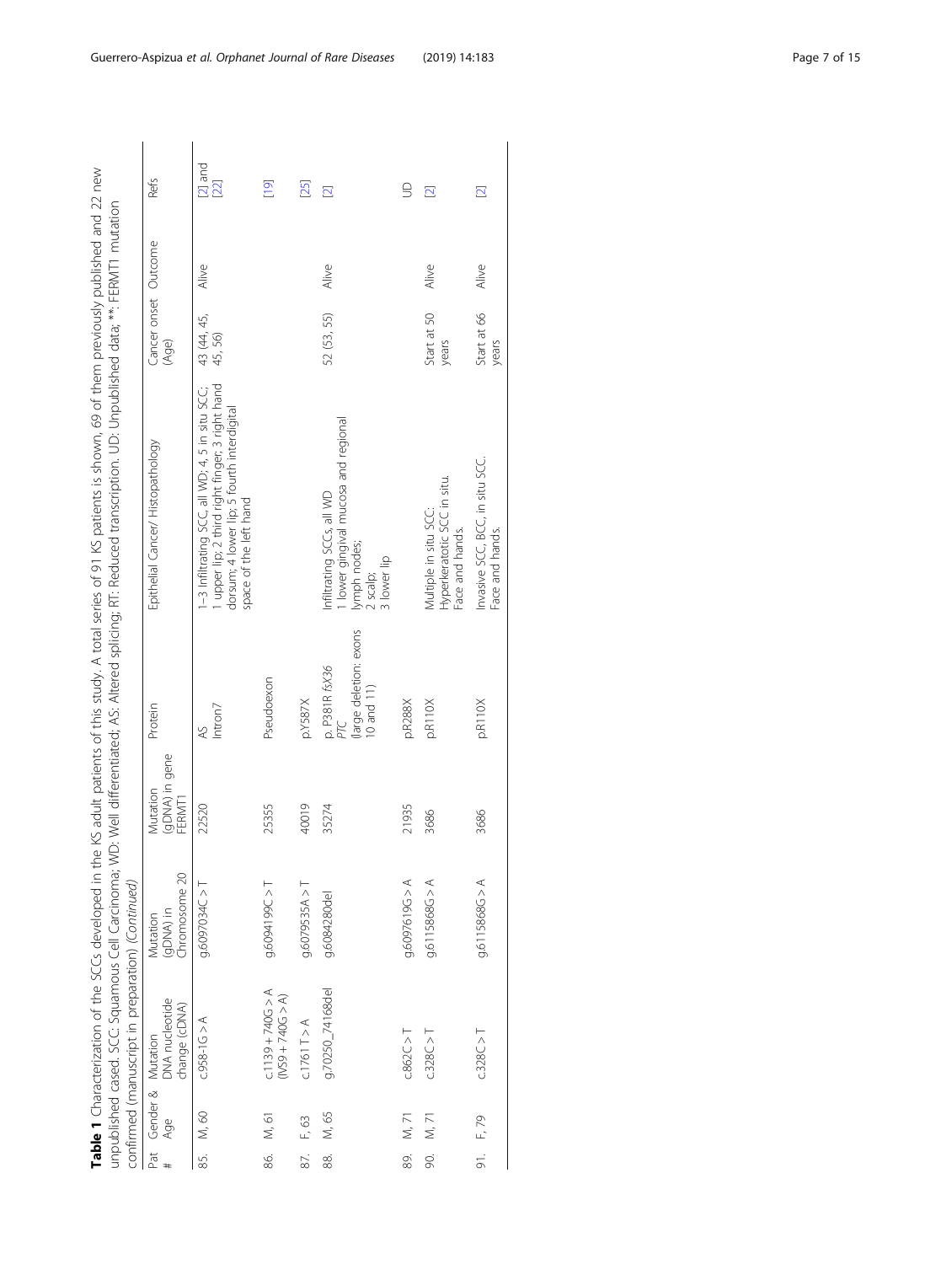<span id="page-7-0"></span>

tumors), and hands (16/37 tumors); that together represented 78% of the KS-SCCs. Other sun-exposed areas were minimally affected, which resulted in a unique distribution, that overlaps with areas of chronic inflammation in KS patients [[42\]](#page-14-0), [[43](#page-14-0)]. This pattern is different from sporadic [\[26](#page-13-0)] JEB [[29\]](#page-14-0) and RDEB associated SCCs [[44\]](#page-14-0).

The body distribution of SCC was represented with a key color. These classified every tumor if the zone was considered as a sun exposed area (Fig. [2a](#page-10-0)) and if the zone had been described as chronically inflamed in KS (Fig. [2](#page-10-0)b). It can be observed that, in KS-SCC there is a perfect coincidence between areas of chronic inflammation and tumor development.

# Mutations in SCC bearing KS patients

In order to discern if the predisposition to develop SCC was related with a pattern in the mutational spectra, gDNA mutations were represented (Fig. [3\)](#page-11-0). In our series of KS patients, no hot spot, at genomic level, associated to SCC development was identified. Our data showed that SCC developed in patients with 10 different FERMT1 mutations. In most cases, there was one patient with SCC, for each mutation, with the exception of two mutations present in multiple patients. Three patients with the mutations  $c.328C > T$  (p.R110X; g.6115868G > A) developed a total of 5 tumors and 2 patients with the mutation c.958-  $1G > A$  (altered splicing in intron 7; g.6097034C > T) developed 7 tumors. Thus, these two mutations were characterized not only for the higher frequency of patients with SCC, but also for a higher multiplicity of tumors. Another interesting mutation was c.96-97delAG (p.R32SfsX63 g.6119458-6119459delCT) presented in a single SCC bearing KS patient, while all other mutations

in patients with SCC were also presented in patients free of neoplasia. We have represented the mutations for all our 91 case series (only 87 with mutational information available) for those who are free of neoplasias and those that developed SCC (Fig. [3](#page-11-0)). When we compared the spectra of mutations of patient bearing tumors with the tumor free patients we found an interesting pattern.

From our data (Fig. [3](#page-11-0) and Table [1](#page-2-0)), we can see that 10 out of 13 KS patients that developed SCCs, presented mutations that resulted in stop codons being located closer to the 5'end of FERMT1, which resulted in short transcripts that were likely to be degraded. The other three mutations were also frame shifts or alternative splicing which are likely to generate an unstable protein. In contrast, the spectra of mutations reported in the literature, in patients with and without tumors, showed a more even distribution all along the gene and with a higher representation at the sequence encoding carboxy terminus. In addition, according to the literature, non-sense mutations represent 37.5% of the total KS mutations [\[2\]](#page-13-0) which is consistent with our study (36.6%). In patients with SCC, this proportion increases up to 60% (6 out of 10 reported mutations). Taking together all of this data, suggests than even though specific mutations do not have a predictive value in the development of SCC, there is a different profile of mutations in patients bearing tumors and tumor free patients.

# **Discussion**

In a case series of 91 KS patients, we have determined that KS patients have a high risk for developing SCC. The data from our case series indicated that SCCs appeared relatively early compared with sporadic SCC, but occurred about 10 to 20 years later than in RDEB, which is the type of EB with the highest risk of cancer [\[28](#page-13-0)]. On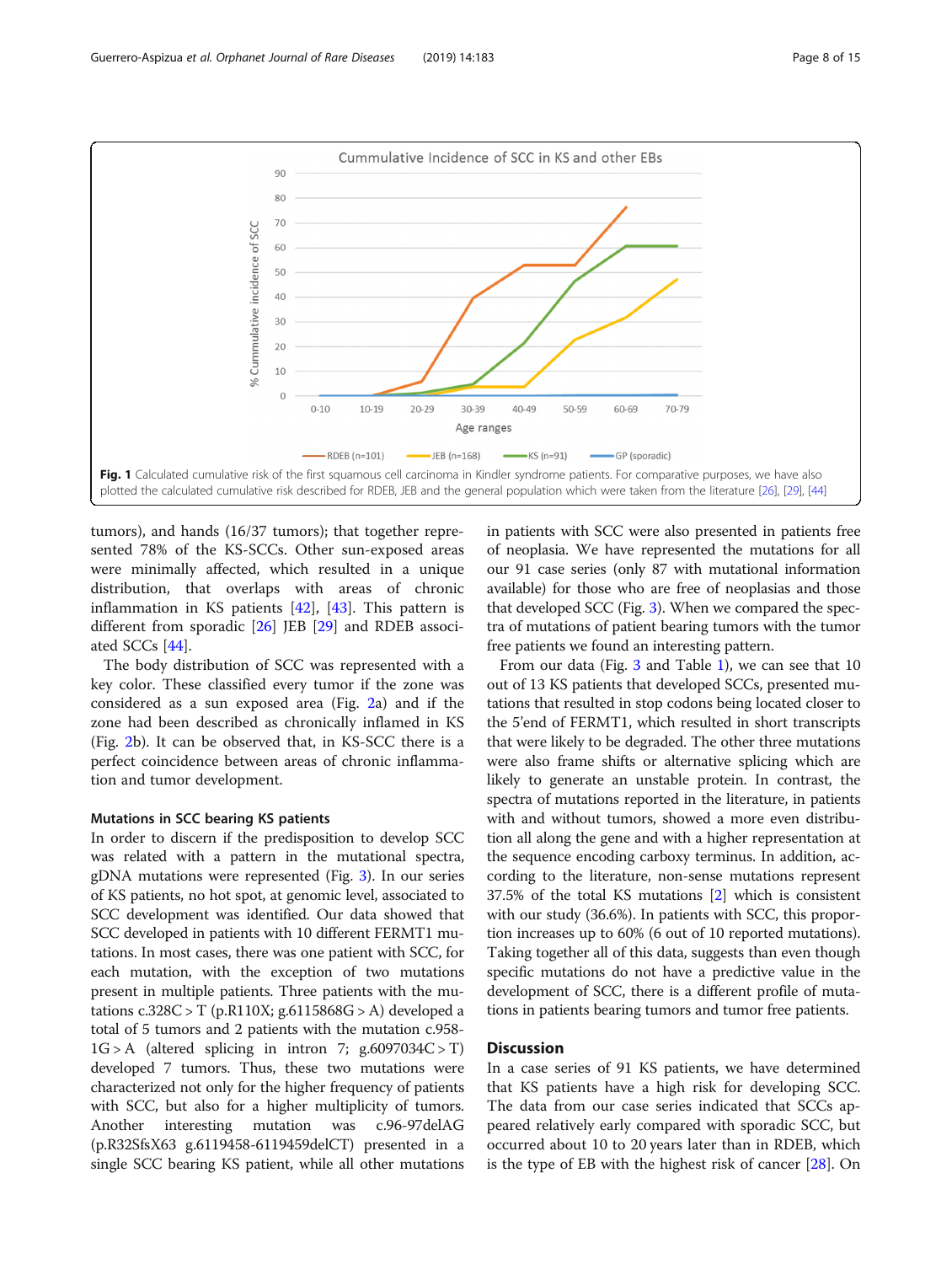<span id="page-8-0"></span>Table 2 All the KS patients that have developed SCC, ordered by the age at which the first tumor appeared. Yellow patients have been published previously to this study. SCC: **Table 2** All the KS patients that have developed SCC, ordered by the age at which the first tumor appeared. Yellow patients have been published previously to this study. SCC: Squamous Cell Carcinoma; WD: Well differentiated; MD: Moderately differentiated; AS: Altered splicing; RT: Reduced transcription; PTC: Premature termination codon; FS: Squamous Cell Carcinoma; WD: Well differentiated; MD: Moderately differentiated; AS: Altered splicing; RT: Reduced transcription; PTC: Premature termination codon; FS:

|                | Frameshift; UD: Unpublished data                    |                                                          |                       |                                                                                                                                 |                                                                                |                                                                                             |                                                        |
|----------------|-----------------------------------------------------|----------------------------------------------------------|-----------------------|---------------------------------------------------------------------------------------------------------------------------------|--------------------------------------------------------------------------------|---------------------------------------------------------------------------------------------|--------------------------------------------------------|
| Gender,<br>Age | Mutation                                            | Protein                                                  | Age of<br>cancer      | Localisation of SCC                                                                                                             | Histopath. of SCC                                                              | Outcome                                                                                     | Refs                                                   |
| M, 16          | $c.1140-6T > A$<br>$A < 19-6$                       | FS and PTC                                               | $\tilde{=}$           | Right lower leg                                                                                                                 | WD aggressive SCC                                                              | Present for 10 years as a hyperkeratotic<br>plaque, then progress in 2 months.<br>Deceased. | [32]                                                   |
| F, 23          | $\Xi$                                               | $\mathbf{S}$                                             | 23                    | Right hand                                                                                                                      | Ulcerative and invasive MD SCC                                                 | Methastasic and Nodes affected                                                              | $[33]$                                                 |
| M, 40          | $c.1089d$ el/ $c.1089 + 1d$ el<br>$c.1761T > A$ and | p.Y587X and Exon 8<br>skipped. (p.L363 fs)               | 27                    | Palm of the right hand                                                                                                          | SCC recurrent 4 times                                                          | Recurrent SCC                                                                               | [34]                                                   |
| F, 31          | $C.676C>$ T                                         | p.0226X                                                  | 29                    | Fingers and dorsal hand                                                                                                         | WD early agressive                                                             | Still alive                                                                                 | $\Xi$                                                  |
| M, 34          | c. 456dupA                                          | p.D153R fsX4                                             | 33                    | Oral mucosa, extending to<br>node metastases<br>tongue, lymph                                                                   | WD, early infiltrating SCC with<br>metastases                                  | Deceased at 35 years                                                                        | $\overline{\mathbf{C}}$                                |
| F, 42          | c.750G > A                                          | p.W250X                                                  | 34                    | Hard palate                                                                                                                     | WD SCC: unresectable treated<br>with radiation                                 | 2 years follow up no recurrence.<br>Now deceased.                                           | $[35]$                                                 |
| F, 40          | c. 550-551insA                                      | p. 5184 L fsX1                                           | 38                    | Fingers and hand                                                                                                                | SCC metastasic to limph nodes                                                  | Deceased at 40 years                                                                        | $[15]$                                                 |
| M, 49          | C.910G > T                                          | p. E304X                                                 | 42, [20,<br>24]       | dorsum of the right hand<br>Right shoulder, upper lip,                                                                          | SC<br>SC                                                                       | $\supseteq$                                                                                 | [36]                                                   |
| M, 60          | c.676insC                                           | p.W250X                                                  | 43, 45                | Lip and later in penis                                                                                                          | SC<br>S                                                                        | $\supseteq$                                                                                 | [37]                                                   |
| M, 48          | $C.958 - 1G > A$                                    | $lntron$ $7$<br>$\overline{5}$                           | $\overline{4}$        | Upper Lip and dorsum of the<br>hand                                                                                             | 2 infiltrating WD SCC                                                          | Still alive                                                                                 | $[2]$ and<br>[22]                                      |
| M, 60          | $C.958 - 1G > A$                                    | Intron 7<br>$\overline{4}$                               | 43 (44, 45,<br>45,56) | 5 fourth interdigital space of<br>3 right hand dorsum;<br>2 third right finger;<br>the left hand<br>1 upper lip;<br>4 lower lip | 1-3 Infiltrating SCC<br>4, 5 in situ SCC.<br>All WD;                           | Still alive                                                                                 | $\overline{\mathbf{C}}$                                |
| F, 60          | g.6000982_6009222del                                | Large deletion and PTC<br><b>NS13_15del</b><br>in exon14 | 45,53                 | 1 SCC of the left hand<br>SCC of the lower lip                                                                                  | 2 WD early invasive<br>1 WD                                                    | Deceased at the age<br>of 60 years                                                          | and<br>$[23]$<br>$\begin{bmatrix} 1 & 1 \end{bmatrix}$ |
| M, 49          | C.910G > T                                          | p. E304X                                                 | $\frac{8}{3}$         | Foot                                                                                                                            | Diffuse metastases (skin & lung)<br>Poorly differentiated SCC<br>Metastasizing | Deceased at the age<br>of 50 years                                                          | $\overline{\mathbf{N}}$                                |
| M, 52          | C.328C > T                                          | p. R110X                                                 | $\frac{8}{3}$         | $\triangleq$                                                                                                                    | SCC metastasic to limph nodes                                                  | Deceased at the age<br>of 52 years                                                          | $[15]$                                                 |
| $M, 71$        | c.328C > T                                          | p. R110X                                                 | S                     | Face and hands                                                                                                                  | Hyperkeratotic SCC in situ<br>Multiple in situ SCCs                            | Still alive                                                                                 | [38]                                                   |
| $-58$          | c.96_97delAG                                        | p. R32S fsX63                                            | 52                    | Left arm                                                                                                                        | Poorly differentiated SCC                                                      | Amputation of left arm                                                                      | $\overline{\mathbf{N}}$                                |
| F, 52          | c.95_96delAG                                        | p.R32fsX63                                               | 52                    | Lower lip                                                                                                                       | SSC                                                                            | No follow up                                                                                | [39]                                                   |
| M, 65          | g.70250_74168del                                    | p. P381R fsX36                                           | 52 (53, 55)           | 1 lower gingival mucosa and<br>regional lymph nodes;                                                                            | Infiltrating SCC, all WD                                                       | Still alive                                                                                 | $\Xi$                                                  |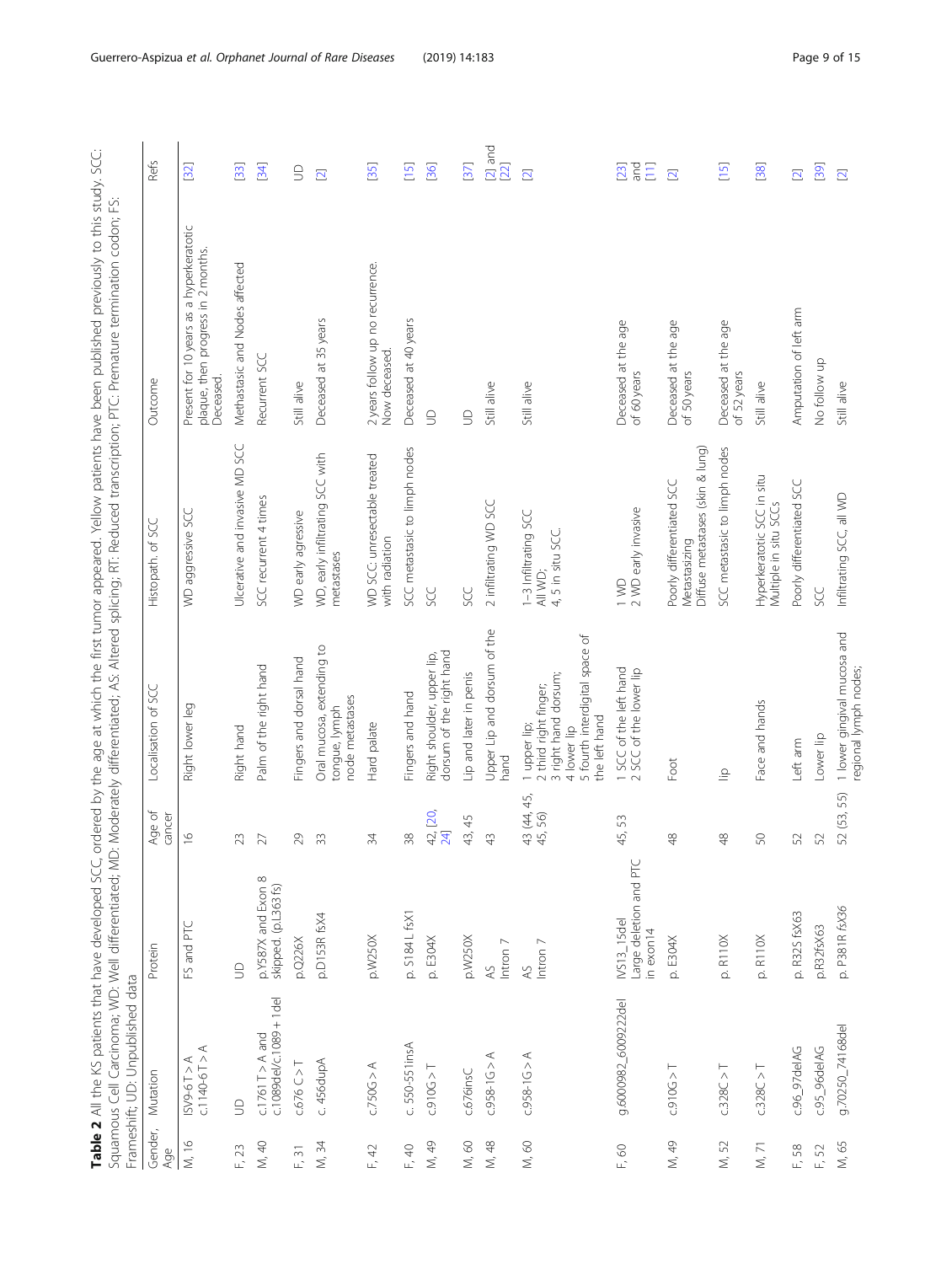Table 2 All the KS patients that have developed SCC, ordered by the age at which the first tumor appeared. Yellow patients have been published previously to this study. SCC:<br>Squamous Cell Carcinoma: WD: Well differentiated **Table 2** All the KS patients that have developed SCC, ordered by the age at which the first tumor appeared. Yellow patients have been published previously to this study. SCC: Squamous Cell Carcinoma; WD: Well differentiated; MD: Moderately differentiated; AS: Altered splicing; RT: Reduced transcription; PTC: Premature termination codon; FS: Souar

|       | Frameshift; UD: Unpublished data (Continued) |          |                  |                                        |                                                                                        | shows the construction of the statement of the state of the state of the state of the state of the state of the state of the state of the state of the state of the state of the state of the state of the state of the state |                         |
|-------|----------------------------------------------|----------|------------------|----------------------------------------|----------------------------------------------------------------------------------------|-------------------------------------------------------------------------------------------------------------------------------------------------------------------------------------------------------------------------------|-------------------------|
| Age   | Gender, Mutation                             | Protein  | Age of<br>cancer | Localisation of SCC                    | Histopath. of SCC                                                                      | Outcome                                                                                                                                                                                                                       | Refs                    |
|       |                                              |          |                  | 3 lower lip<br>2 scalp;                |                                                                                        |                                                                                                                                                                                                                               |                         |
| r, 55 |                                              |          | 55               | buccal mucosa extended<br>to both lips | g                                                                                      | Treated with radiation therapy<br>with partial response                                                                                                                                                                       | [40]                    |
|       | $M, 57$ $C.328 C > T$                        | p. R110X | 57               | Left hand                              | moderate-to-poorly differentiated Recurrent, requiring axillary<br>deeply invasive SCC | node clearance and amputation.                                                                                                                                                                                                | pre<br>S<br>$[41]$      |
| M, 65 | C.1209C > G                                  | p. Y403X | 57               | Left Hand                              | Invasive SCC WD                                                                        | Still alive                                                                                                                                                                                                                   | $\overline{\mathbf{2}}$ |
| F, 78 | C.328C > T                                   | p. R110X | 8                | Face and hands                         | Invasive SCC, BCC,<br>In situ SCC                                                      | Still alive                                                                                                                                                                                                                   | [38]                    |
|       |                                              |          |                  |                                        |                                                                                        |                                                                                                                                                                                                                               |                         |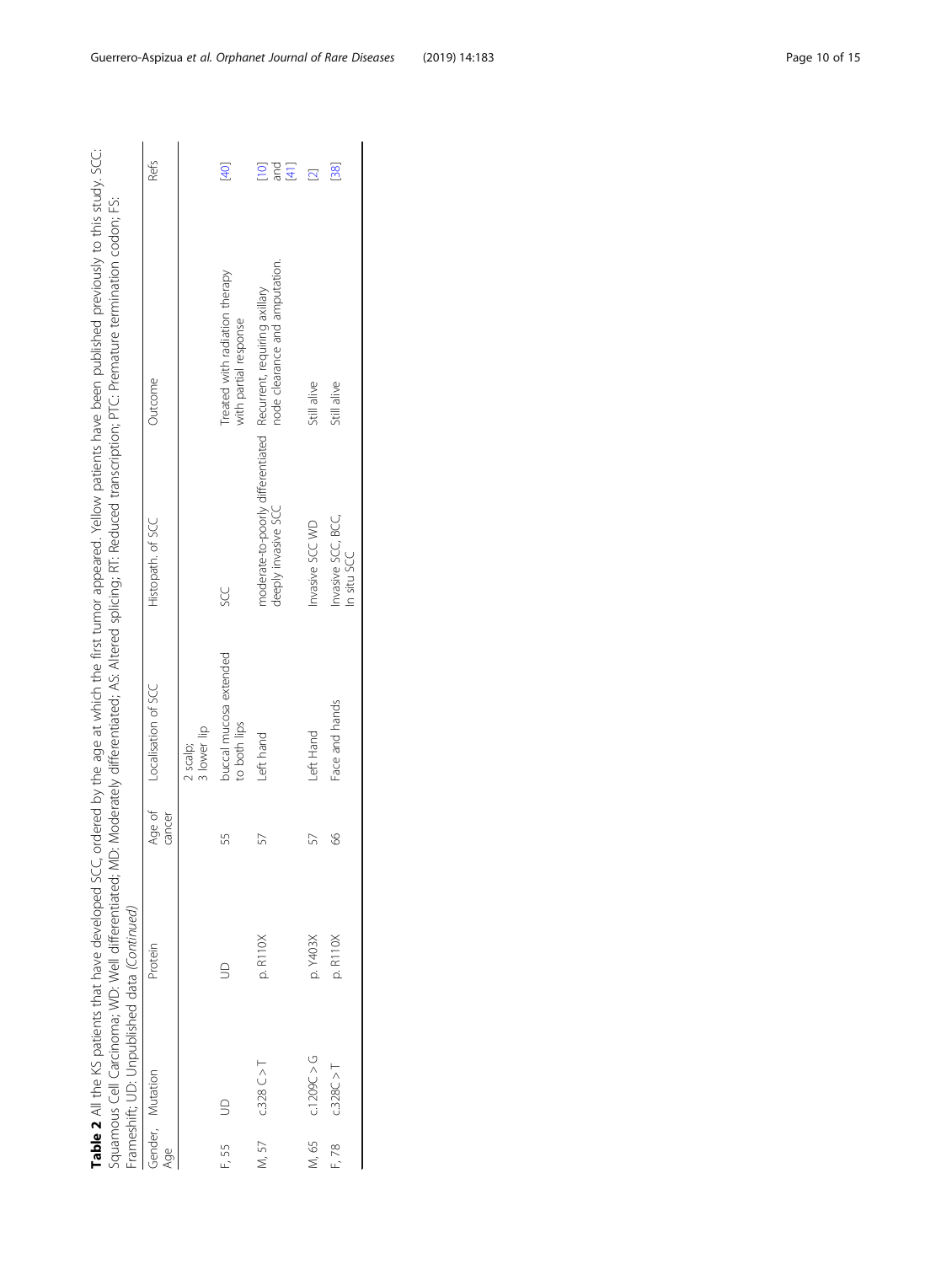| Patients with carcinoma (including bibliography) |      |                |       |
|--------------------------------------------------|------|----------------|-------|
| Age range                                        | Male | Female         | Total |
| $16 - 19$                                        |      | 0              |       |
| $20 - 29$                                        |      | $\mathcal{P}$  | 3     |
| $30 - 39$                                        |      | $\mathfrak{D}$ | 3     |
| $40 - 49$                                        | 6    |                | 7     |
| $50 - 59$                                        | 4    | ζ              |       |
| $60 - 69$                                        | 0    |                |       |
| $70 - 79$                                        | 0    | 0              | 0     |
| Total                                            | 13   | 9              | 22    |

<span id="page-10-0"></span>Table 3 Gender and age distribution of SCCs appearance in all the KS patients that has been reported

the other hand, SCC in JEB showed a higher latency and a lower incidence than KS.

The youngest patient that developed SCC in our series was a 29 year old female. It is worth noting that consistent with our study, there are only three younger KS patients of 16, 23 and 27 described with SCC in the literature [[32\]](#page-14-0), [\[33](#page-14-0)], [[34\]](#page-14-0). It can be inferred that development of SCC in young patients is rare and in the case of paediatric patients is extremely rare or non-existent.

The cumulative incidence of SCC in KS increases after the early onset at 29 years old, to reach a maximum at 60 years old with a cumulative risk of 67%.

Of note, the body localization of cutaneous cancers in KS is also unique. Unlike RDEB and JEB, in which, the preponderance of lesions in the lower extremities is clear, KS tumors arose mainly in the mouth and hands. Interestingly, KS has been shown to have an oversensitivity to UV, but other areas of the body, highly exposed to the sun, were minimally affected [[45\]](#page-14-0). This particular

distribution was confirmed including 9 other KS patients that developed SCCs which were taken from the literature. Tumors in non-exposed areas were less common and were restricted to 6 patients; 4 in the oral mucosa, one, in the penis and another in the foot. RDEB and JEB SCCs are associated with chronically non-healing ulcerations, while in KS, the cutaneous condition improves with age. The adult skin in KS is characterized by atrophy, poikiloderma as well as inflammation of the mouth, hands and feet [[42\]](#page-14-0), [[41](#page-14-0)]. These differential distributions support the notion that distinct pathogenic mechanisms may underlie cancer development in KS as compared to the other major EB types. Photosensitivity is a unique feature of KS among the EB disease spectrum, and loss of kindlin-1 is associated with an up-regulation of proinflammatory cytokines in keratinocytes, at least in part mediated by UV exposure with subsequently impaired DNA repair [\[4](#page-13-0)]. Furthermore, in KS we have observed mitochondrial damage with an increase in oxidative stress [[5](#page-13-0)]. KS has also been characterized by strong inflammation in the mouth and hands  $[42]$  $[42]$  $[42]$ ,  $[43]$  $[43]$  $[43]$ ,  $[41]$  $[41]$ . Thus, SCC seems to develop by a synergy of UV exposure together with the stimulus of inflammation, in the mouth and hands, which results in the peculiar distribution of these tumors.

Interestingly, as in other EB related cancers, the SCC of the KS patients has the potential to be highly aggressive  $[28]$  $[28]$  $[28]$  leading to amputation  $[32]$  $[32]$ ,  $[33]$  $[33]$  $[33]$ ,  $[10]$  $[10]$  and early demise [\[32](#page-14-0)]. In agreement, in our series, five patients died as a consequence of the tumors, and another patient showed local metastasis which resulted in an amputation of an arm.

The mechanisms involved in the aggressive nature and early onset of SCC associated with ulcerative disease and chronic inflammation have not been completely

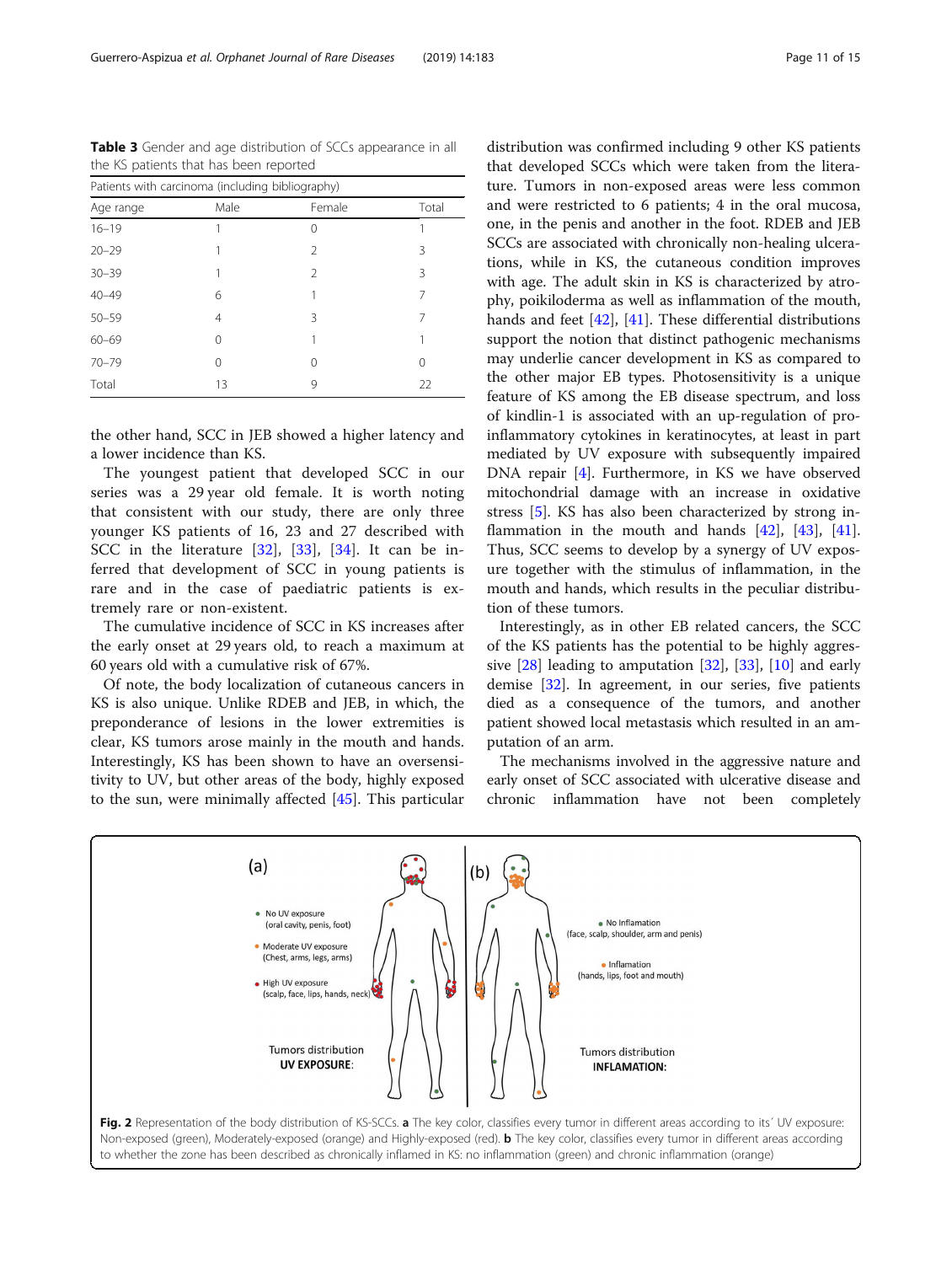<span id="page-11-0"></span>

elucidated. The putative role of Kindlin-1 has been widely discussed by Rognoni et al. (2014) which focused on the activation of TGF-β–mediated growth-inhibitory signals in the KS mouse model [[46](#page-14-0)]. Moreover, TFG-beta has been described as a crucial factor in other bullous diseases modifying disease severity in RDEB, through the promotion/inhibition of a fibrotic matrix [\[47\]](#page-14-0). More recently, our group has underscored the role of the fibroblasts of KS, RDEB, and XPC, in the pathogenesis of these diseases, observing a higher activation of the TGF-β signalling pathway [\[48](#page-14-0)]. Taking together all these data and consistent with the body distribution described in this study, a potential mechanistic role of the TGF-β in the aggressive nature of KS-SCC becomes even more important, and should be further characterized.

In the last few years, a role of the stroma has been considered determinant and at least partially responsible for the early onset and aggressiveness of these tumors [[48](#page-14-0)], [[49](#page-14-0)], [\[50\]](#page-14-0). More recently; however, careful genetic studies by Cho et al. (2018) have shown that driver mutations seem to be shared between RDEB and sporadic skin tumors in sun exposed areas and other highly aggressive SCC, but unlike the sporadic tumor genes, RDEB showed a profile of endogenous mutations associated with APO-BEC [\[51\]](#page-14-0). The alteration of these genes seems to be related with inflammation and is probably responsible of the differences between sporadic tumors and tumors associated with chronic ulcerative diseases and inflammation. Based on this data, we speculate that similar mechanism may occur in KS, in which tumors appear in areas that are both exposed to UV and present higher inflammation (i.e. mouth and hands).

In regard to the nature of FERMT1 mutations in patients that developed SCC, we showed that there are no clear hot spots or even predominant mutations in our cohort. Only two mutations are found in two and three patients, respectively. Although some mutations appear in this study more frequently associated with SCC (96, 3731, 22558 and 30534), there is not enough statistical significance to consider that they have a predictive value. In addition, none of the mutations seems to be carcinogenic ¨per se¨ since several mutations are found in patients bearing cancer and also in patients in which SCC have not been detected. However, the mutational distribution in FERMT1 and the type of mutation in the KS patients with SCC, was clearly different from that of the patients that did not develop SCC. While mutations in the overall population are distributed along the whole length of the gene, the mutations in the patients bearing SCC are mostly present in the N terminal part of the gene. Furthermore, most of them result in stop codons, which lead to short mRNA that are likely to be degraded. Taken together, these data suggest that most of the patients were null for kindlin-1, which is a paradoxical result, taking into account that there is a reasonable body of literature suggesting a pro-carcinogenic role of this protein. Overexpression of kindlin 1 has been reported in breast, lung, colon and esophageal cancers [[52\]](#page-14-0). Furthermore, overexpression of this protein has also been associated with a poor prognosis in osteosarcoma [[53\]](#page-14-0) as well as breast and lung carcinomas and pancreatic cancer [\[54](#page-14-0)]. Based on these results, we conclude that kindlin1 may have a pro-carcinogenic or anticarcinogenic potential depending on the context as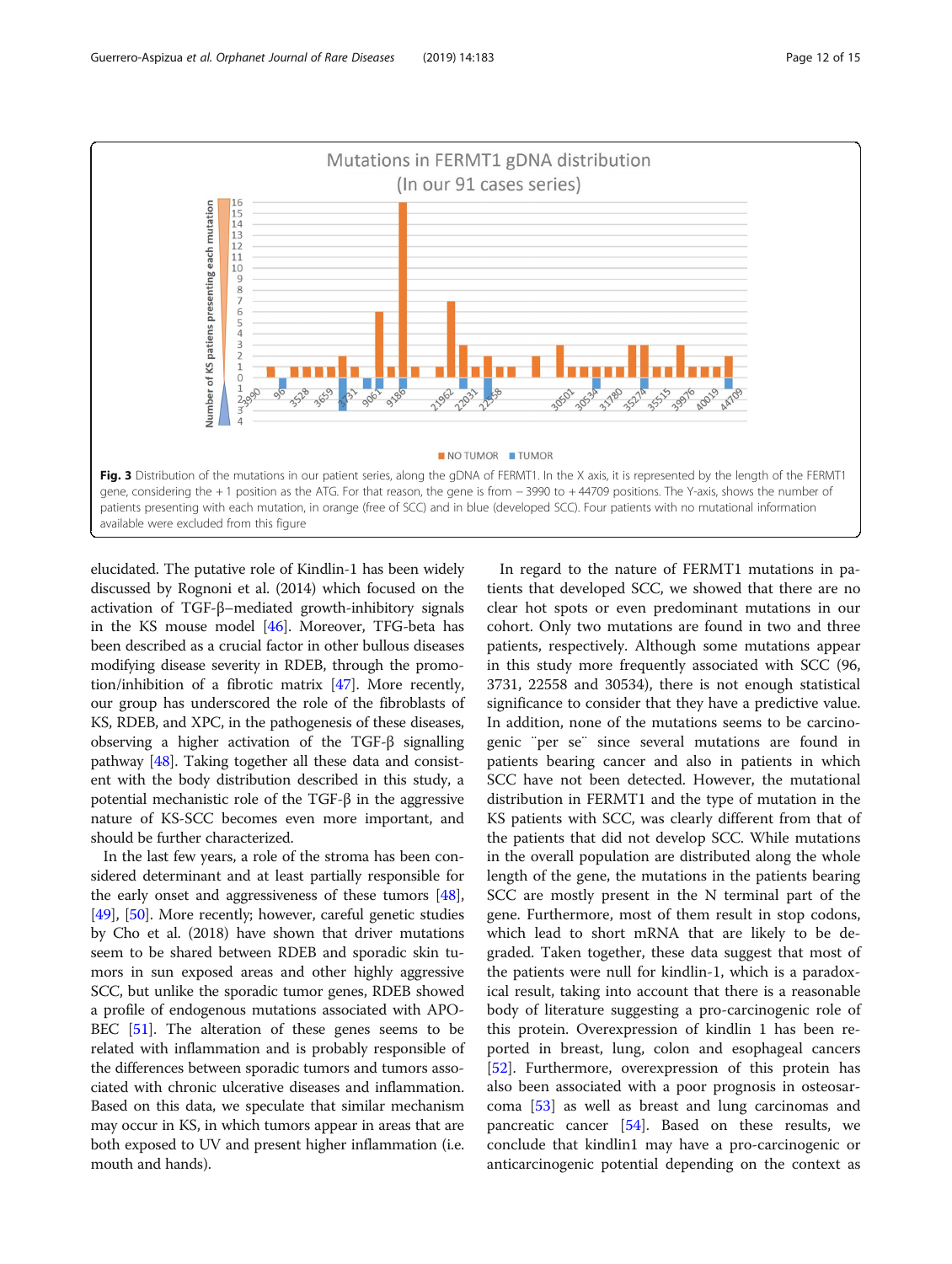has been shown in other genes such as E2F, which can act as a tumor suppressor gene or an oncogene depending on the context [\[55](#page-14-0)].

A limitation of the present study is the relatively low number of cases, particularly in older patients. However, since the total population of reported patients with KS is less than 300, the report of 91 patients can be considered as a representative sample for such a rare disease. Similarly, in ideal circumstances, the risk of a disease should be assessed in a more homogeneous population. Our series included people from different countries and ethnicities. However, given the low prevalence of this disease, it would be impossible to do a study of these characteristics in a homogeneous population. Furthermore, our study analyzed 26 carcinomas in 13 different patients being so far 19, the total number of KS-SCC previously reported in the literature [\[11\]](#page-13-0).

#### Conclusions

Overall, this study predicts that more than half of patients with KS will develop SCC in their lifetime and among them, 53.8% of patients will develop metastatic disease with a high possibility of a lethal outcome. Thus, it is important to stress the need for close monitoring of these patients, aiming at early SCC detection (at premalignant stages and/or initial developmental stages) to avoid progression of the tumor, particularly in older patients when the symptoms of the disease are less severe and therefore, the monitoring may be less strict.

# **Methods**

#### Patients and tumors

Patients for this retrospective study were recruited from different institutions in Europe and the United States. The core of our series are 34 patients previously described by Has et al. [[2\]](#page-13-0) to which, we included 57 new patients who were diagnosed with KS by clinical and molecular methods and who had records of tumor development as well as their characteristics [\[19](#page-13-0)]; [[14\]](#page-13-0); [\[15](#page-13-0)]. All the patients included in this study were older than 16 years, the age of the youngest KS patient who developed a SCC [\[32](#page-14-0)]. In four patients from our series, FERMT1 mutations were not available and therefore, these patients were not included in the mutational distribution study (Fig. [3\)](#page-11-0).

This series of 91 patients was used primarily to determine the incidence of SCC in KS, which has not been previously reported. In order to investigate other characteristics of KS-SCC, we have supplemented the information of our series with data from the literature.

For the SCC body distribution study, we have used 37 tumors, coming from 13 patients of our series and 9 additional KS patients from the literature [[11\]](#page-13-0). To our knowledge, all the tumors and information available

reported until now, are included here. Information regarding pedigree was not available for this study. To summarize, different groups of patients have been included in each analysis depending on the information available from them (mutations, follow up, histopathological characterization of the tumors,…). For cumulative risk calculation, 91 KS patients have been included (13 of which developed SCC) as was mentioned before and are shown in Table [1.](#page-2-0) For mutation distribution analysis (Fig. [3](#page-11-0)), only 87 KS patients were included from our 91 patients series, because 4 patients have no mutational information available (Patients #12, 41, 57 and 72 from Table [1\)](#page-2-0). The SCC body distribution analysis shown in Fig. [2](#page-10-0) was analyzed in 22 KS patients (from the bibliography and from our series) who developed a total of 37 tumors. The same group of patients was used to elaborate Table [2](#page-8-0) that describes all the SCC bearing patients, but only 26/37 tumors had complete histopathological data available. For gender and age distribution analysis (Table [3](#page-10-0)), the same group of 22 SCC-KS patients was studied.

#### Distribution of mutations along the FERMT1 gene

The position of the mutations (Table [1](#page-2-0) and Fig. [3\)](#page-11-0) are expressed in both c.DNA and g.DNA. For cDNA numbering,  $+1$  corresponds to the A of the ATG translation initiation codon in the reference sequence. cDNA variations in nucleotides are in accordance with GenBank entry NM\_017671.4, while g.DNA positions were calculated from those using the position converter available in the web-based software Mutalyzer (build hg38, [www.mutaly](http://www.mutalyzer.nl)[zer.nl\)](http://www.mutalyzer.nl) [\[56](#page-14-0)]. If only one mutation is mentioned, then it is in a homozygous state. The mapping along protein domains was not performed because most of the mutations are stop codons and likely to degrade the mRNA.

#### Statistical analysis

Cumulative risk was obtained by calculating the number of new cases over the population at risk for each age segment. To compare the distribution of the mutations along the FERMT1 gene, parametric and non-parametric tests (Chi square, q-q test, ANOVA and Kruskal-Wallis test) were performed using R package v.3.1.2. Differences between groups were considered significant at  $P < 0.05$ .

#### Acknowledgements

Angeles Mencia for the genetic discussions. Ellen Valentine for the stylistic and grammar corrections. Blanca Duarte, Almudena Holguín and Nuria Illera for their technical support.

#### Authors' contributions

SGA analyzed and interpreted the patients data regarding the body distribution and the mutations analysis, elaborated the statistics, the tables and was a major contributor in writing the manuscript. CJC analyzed and interpreted the prevalence and histopathology of the SCCs and was a major contributor in writing the manuscript. MJE provided critical discussion of the manuscript and provided useful information for the mutations analysis. DC,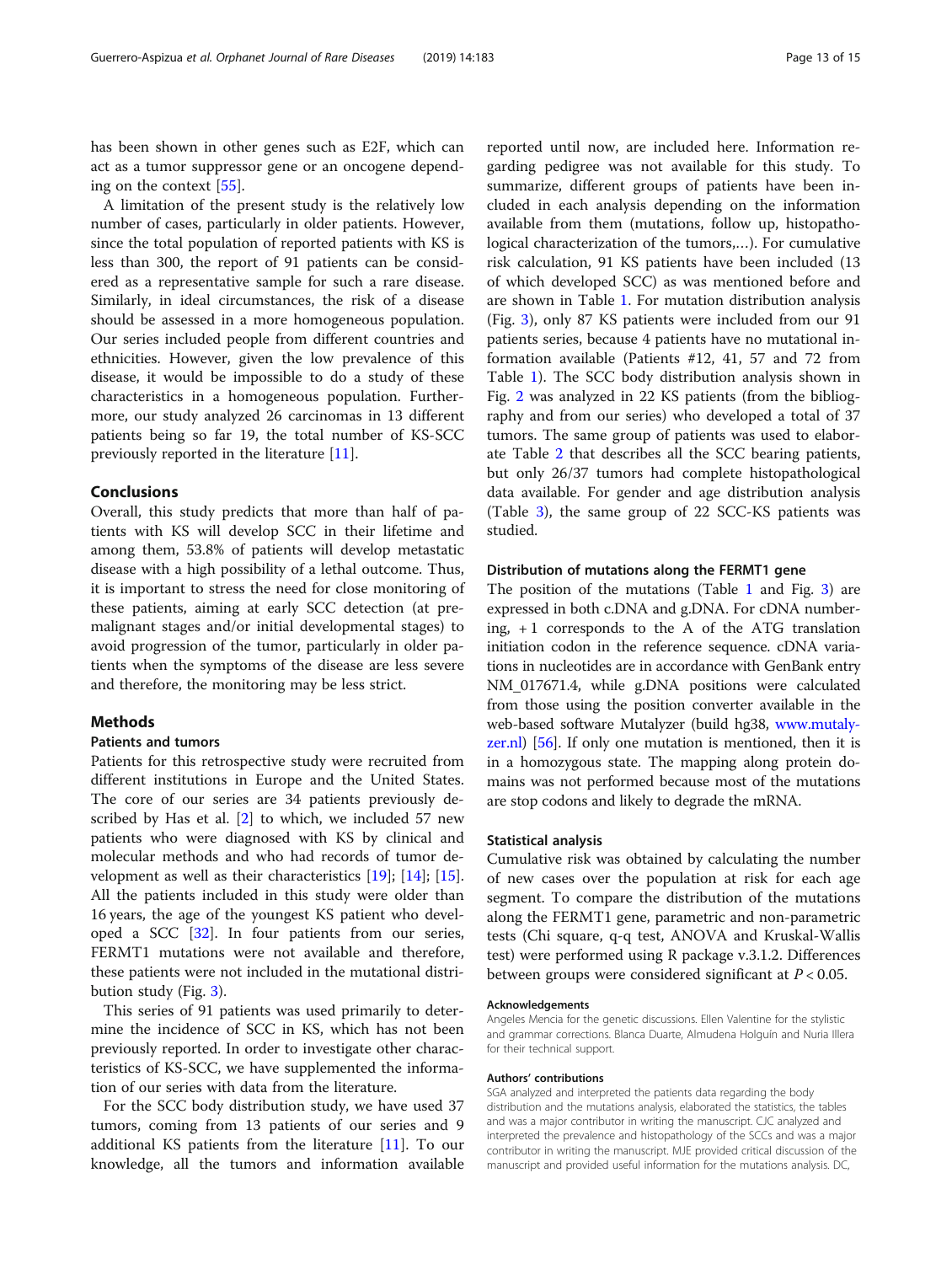<span id="page-13-0"></span>GZ, LY, HV, PI, GT, IY, LM and JU provided data from their patients and recollected clinical data for the manuscript. LR provided critical discussion of the research. CH provided data from her patients and was a major contributor in writing the manuscript.CH, CJC and SGA coordinated all the study. MDR provided critical discussion of the research and participated on the reviewing of the manuscript. All authors contributed to the final version of the manuscript. All authors read and approved the final manuscript.

#### Funding

Science and Innovation Ministry of Spain (SAF2013–43475); Comunidad de Madrid (S2010/BMD-2420, B2017/BMD-3692); Instituto de Salud Carlos III (PI14/00931); DEBRA International and European Union (HEALTH-F2– 2011-261392); CIBER-ER17PE01 and Italian Ministry of Health grant (Ricerca Corrente RC2017–1.2 to D.C).

#### Availability of data and materials

The datasets used and/or analysed during the current study are available from the corresponding author on reasonable request.

## Ethics approval and consent to participate

Patient informed consents were obtained in agreement with the collaborative centers where the biopsies were available. Procedures were approved by their respective human subjects committee or institutional review board for each referral center in accordance with the institutional ethical standards on human experimentation and the project also adhered to the Helsinki Guidelines and further reviews (Fortaleza, 2013).

#### Consent for publication

Not applicable.

#### Competing interests

The authors declare that they have no competing interests.

#### Author details

<sup>1</sup>Department of Bioengineering, Universidad Carlos III de Madrid, Leganés, Madrid, Spain. <sup>2</sup> Hospital Fundación Jiménez Díaz e Instituto de Investigación FJD, Madrid, Spain. <sup>3</sup>Epithelial Biomedicine Division, CIEMAT, Madrid, Spain.<br><sup>4</sup>Contre for Biomedical Network Besoarch op Baro Disoases (CIRERER), 1771 <sup>4</sup> Centre for Biomedical Network Research on Rare Diseases (CIBERER), U714 Madrid, Spain. <sup>5</sup>Laboratory of Molecular and Cell Biology, Istituto Dermopatico dell'Immacolata (IDI)-IRCCS, Rome, Italy. <sup>6</sup>Genetic and Rare Diseases Research Area, Bambino Gesù Children's Hospital, IRCCS, Piazza Sant'Onofrio, 4, 00165 Rome, Italy. <sup>7</sup>Department of Medical Genetics, Tehran University of Medical Sciences, Tehran, Iran. <sup>8</sup>Department of Dermatology and Cutaneous Biology, Sidney Kimmel Medical College, Thomas Jefferson University, Philadelphia, PA, USA. <sup>9</sup> Biotechnology Research Center, Department of Molecular Medicine, Pasteur Institute of Iran, Tehran, Iran. <sup>10</sup>Department of Dermatology, University Hospital Basel, Basel, Switzerland. <sup>11</sup>Pediatric Dermatology, Department of Physiopathology and Transplantation, Fondazione IRCCS Ca' Granda, Ospedale Maggiore Policlinico di Milano, University of Milan, Milan, Italy. 12Department of Dermatology and Venerology, Medical University Pleven, Pleven, Bulgaria. <sup>13</sup>Department of Dermatology, Angers University Hospital, Angers, France. 14Department of Dermatology, University Medical Center Freiburg, Freiburg, Germany.

### Received: 7 June 2019 Accepted: 18 July 2019 Published online: 24 July 2019

#### References

- Fine JD, Bruckner-Tuderman L, Eady RA, Bauer EA, Bauer JW, Has C, et al. Inherited epidermolysis bullosa: updated recommendations on diagnosis and classification. J Am Acad Dermatol. 2014;70(6):1103–26.
- 2. Has C, Castiglia D, del Rio M, Diez MG, Piccinni E, Kiritsi D, et al. Kindler syndrome: extension of FERMT1 mutational spectrum and natural history. Hum Mutat. 2011;32(11):1204–12.
- 3. Yildirim TT, Kaya FA, Taskesen M, Dundar S, Bozoglan A, Tekin GG, et al. Aggressive periodontitis associated with kindler syndrome in a large kindler syndrome pedigree. Turk J Pediatr. 2017;59(1):56–61.
- Maier K, He Y, Wolfle U, Esser PR, Brummer T, Schempp C, et al. UV-Binduced cutaneous inflammation and prospects for antioxidant treatment in kindler syndrome. Hum Mol Genet. 2016;25(24):5339–52.
- 5. Zapatero-Solana E, Garcia-Gimenez JL, Guerrero-Aspizua S, Garcia M, Toll A, Baselga E, et al. Oxidative stress and mitochondrial dysfunction in kindler syndrome. Orphanet J Rare Dis. 2014;9:211.
- 6. Zhang X, Luo S, Wu J, Zhang L, Wang WH, Degan S, et al. KIND1 loss sensitizes keratinocytes to UV-induced inflammatory response and DNA damage. J Invest Dermatol. 2017;137(2):475–83.
- 7. Siegel DH, Ashton GH, Penagos HG, Lee JV, Feiler HS, Wilhelmsen KC, et al. Loss of kindlin-1, a human homolog of the Caenorhabditis elegans actinextracellular-matrix linker protein UNC-112, causes kindler syndrome. Am J Hum Genet. 2003;73(1):174–87.
- Jobard F, Bouadjar B, Caux F, Hadj-Rabia S, Has C, Matsuda F, et al. Identification of mutations in a new gene encoding a FERM family protein with a pleckstrin homology domain in kindler syndrome. Hum Mol Genet. 2003;12(8):925–35.
- 9. Alper JC, Baden HP, Goldsmith LA. Kindler's syndrome. Arch Dermatol. 1978;114(3):457.
- 10. Emanuel PO, Rudikoff D, Phelps RG. Aggressive squamous cell carcinoma in kindler syndrome. Skinmed. 2006;5(6):305–7.
- 11. Saleva M, Has C, He Y, Vassileva S, Balabanova M, Miteva L. Natural history of kindler syndrome and propensity for skin cancer - case report and literature review. J Dtsch Dermatol Ges. 2018;16(3):338–41.
- 12. Has C, Herz C, Zimina E, Qu HY, He Y, Zhang ZG, et al. Kindlin-1 is required for RhoGTPase-mediated lamellipodia formation in keratinocytes. Am J Pathol. 2009;175(4):1442–52.
- 13. Kern JS, Herz C, Haan E, Moore D, Nottelmann S, von Lilien T, et al. Chronic colitis due to an epithelial barrier defect: the role of kindlin-1 isoforms. J Pathol. 2007;213(4):462–70.
- 14. Has C, Chmel N, Levati L, Neri I, Sonnenwald T, Pigors M, et al. FERMT1 promoter mutations in patients with kindler syndrome. Clin Genet. 2015; 88(3):248–54.
- 15. Youssefian L, Vahidnezhad H, Barzegar M, Li Q, Sotoudeh S, Yazdanfar A, et al. The kindler syndrome: a spectrum of FERMT1 mutations in Iranian families. J Invest Dermatol. 2015;135(5):1447–50.
- 16. Mansur AT, Elcioglu NH, Aydingoz IE, Akkaya AD, Serdar ZA, Herz C, et al. Novel and recurrent KIND1 mutations in two patients with kindler syndrome and severe mucosal involvement. Acta Derm Venereol. 2007;87(6):563–5.
- 17. Fuchs-Telem D, Nousbeck J, Singer A, McGrath JA, Sarig O, Sprecher E. New intragenic and promoter region deletion mutations in FERMT1 underscore genetic homogeneity in kindler syndrome. Clin Exp Dermatol. 2014;39(3):361–7.
- 18. Fassihi H, Wessagowit V, Jones C, Dopping-Hepenstal P, Denyer J, Mellerio JE, et al. Neonatal diagnosis of kindler syndrome. J Dermatol Sci. 2005;39(3):183–5.
- 19. Chmel N, Danescu S, Gruler A, Kiritsi D, Bruckner-Tuderman L, Kreuter A, et al. A deep-Intronic FERMT1 mutation causes kindler syndrome: an explanation for genetically unsolved cases. J Invest Dermatol. 2015;135(11):2876–9.
- 20. Tonyali O, Tufan G, Benekli M, Coskun U, Buyukberber S. Synchronous bilateral breast cancer in a patient with kindler syndrome. Clin Breast Cancer. 2012;12(2):145–6.
- 21. Mas-Vidal A, Minones-Suarez L, Toral JF, Mallo S, Perez-Oliva N. A novel mutation in the FERMT1 gene in a Spanish family with Kindler's syndrome. J Eur Acad Dermatol Venereol. 2010;24(8):978–9.
- 22. Ashton GH, McLean WH, South AP, Oyama N, Smith FJ, Al-Suwaid R, et al. Recurrent mutations in kindlin-1, a novel keratinocyte focal contact protein, in the autosomal recessive skin fragility and photosensitivity disorder, kindler syndrome. J Invest Dermatol. 2004;122(1):78–83.
- 23. Has C, Yordanova I, Balabanova M, Kazandjieva J, Herz C, Kohlhase J, et al. A novel large FERMT1 (KIND1) gene deletion in Kindler syndrome. J Dermatol Sci. 2008;52(3):209–12.
- 24. Maier K, He Y, Esser PR, Thriene K, Sarca D, Kohlhase J, et al. Single amino acid deletion in Kindlin-1 results in partial protein degradation which can be rescued by chaperone treatment. J Invest Dermatol. 2016;136(5):920–9.
- 25. Ohashi A, Kiniwa Y, Okuyama R, Kosho T, Suga T, Has C, et al. A case of kindler syndrome with severe esophageal stenosis. Int J Dermatol. 2015;54(4):e106–8.
- 26. Que SKT, Zwald FO, Schmults CD. Cutaneous squamous cell carcinoma: incidence, risk factors, diagnosis, and staging. J Am Acad Dermatol. 2018;78(2):237–47.
- 27. Souldi H, Bajja MY, Mahtar M. Kindler syndrome complicated by invasive squamous cell carcinoma of the palate. Eur Ann Otorhinolaryngol Head Neck Dis. 2018;135(1):59–61.
- 28. Fine JD, Johnson LB, Weiner M, Li KP, Suchindran C. Epidermolysis bullosa and the risk of life-threatening cancers: the national EB registry experience, 1986-2006. J Am Acad Dermatol. 2009;60(2):203–11.